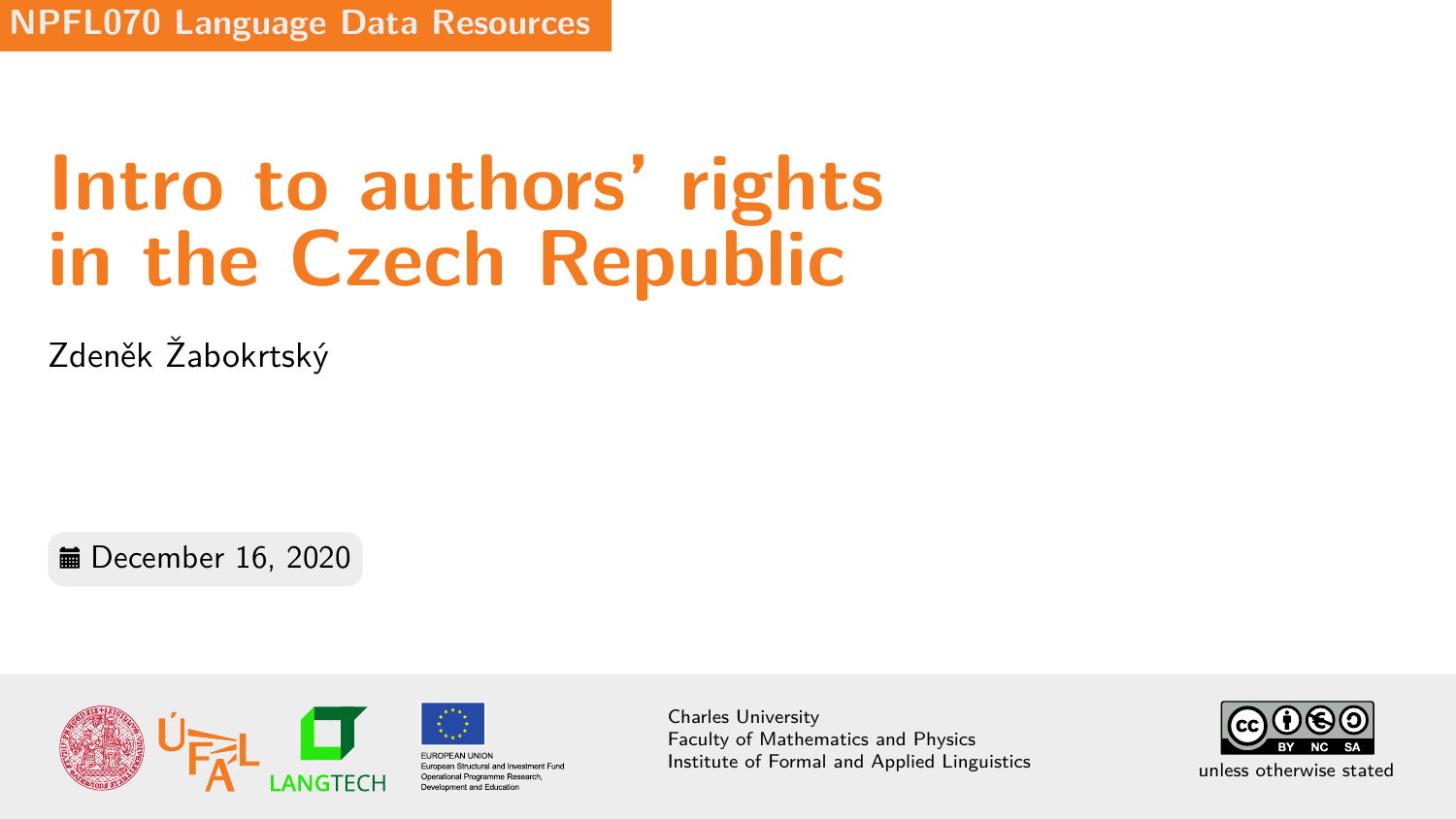### **Outline**

[The position of authors' rights](#page-3-0) [within the Czech legal system](#page-3-0)

[Shards from the Czech Copyright Act](#page-9-0)

[License agreement](#page-18-0) [as defined by the Czech Civil Code](#page-18-0)

[Selected open licenses](#page-24-0) [for software and data](#page-24-0)

[Four model situations](#page-40-0) [in the ÚFAL environment](#page-40-0)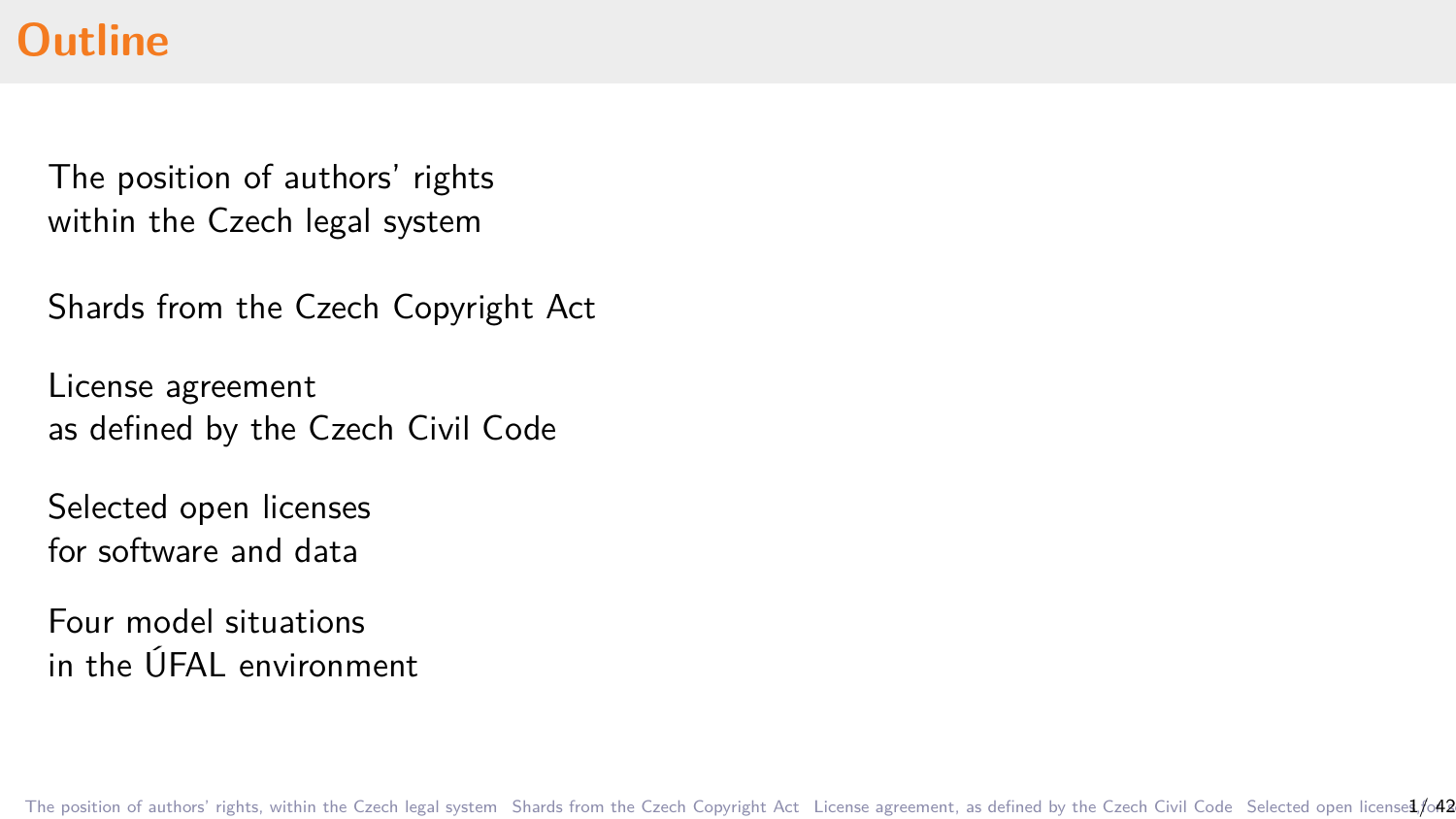- *•* I have received no formal education in law, hence I might be wrong in some of my interpretations.
- *•* Translations are mine (hence amateur too).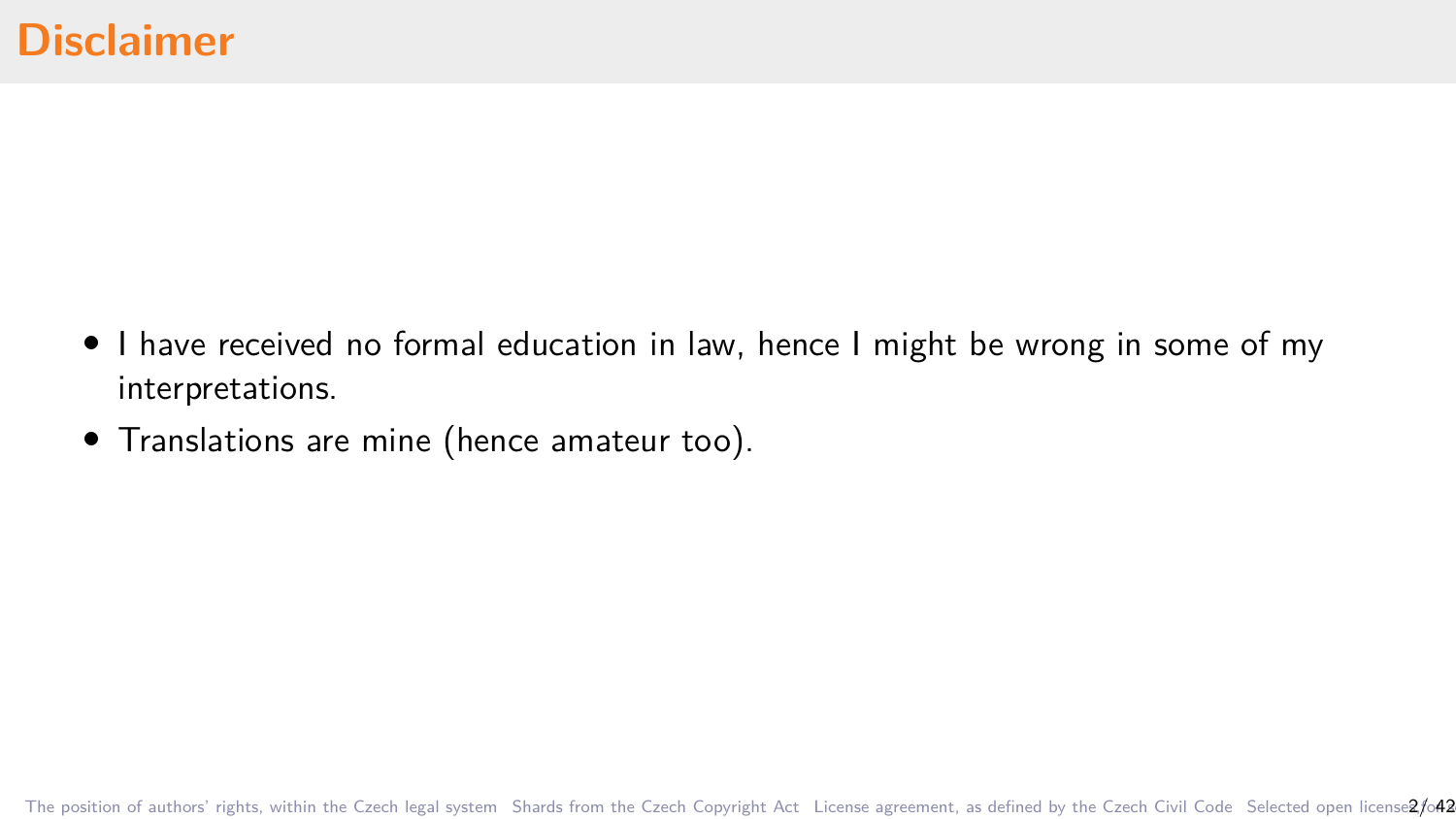<span id="page-3-0"></span>**[The position of authors' rights](#page-3-0) [within the Czech legal system](#page-3-0)**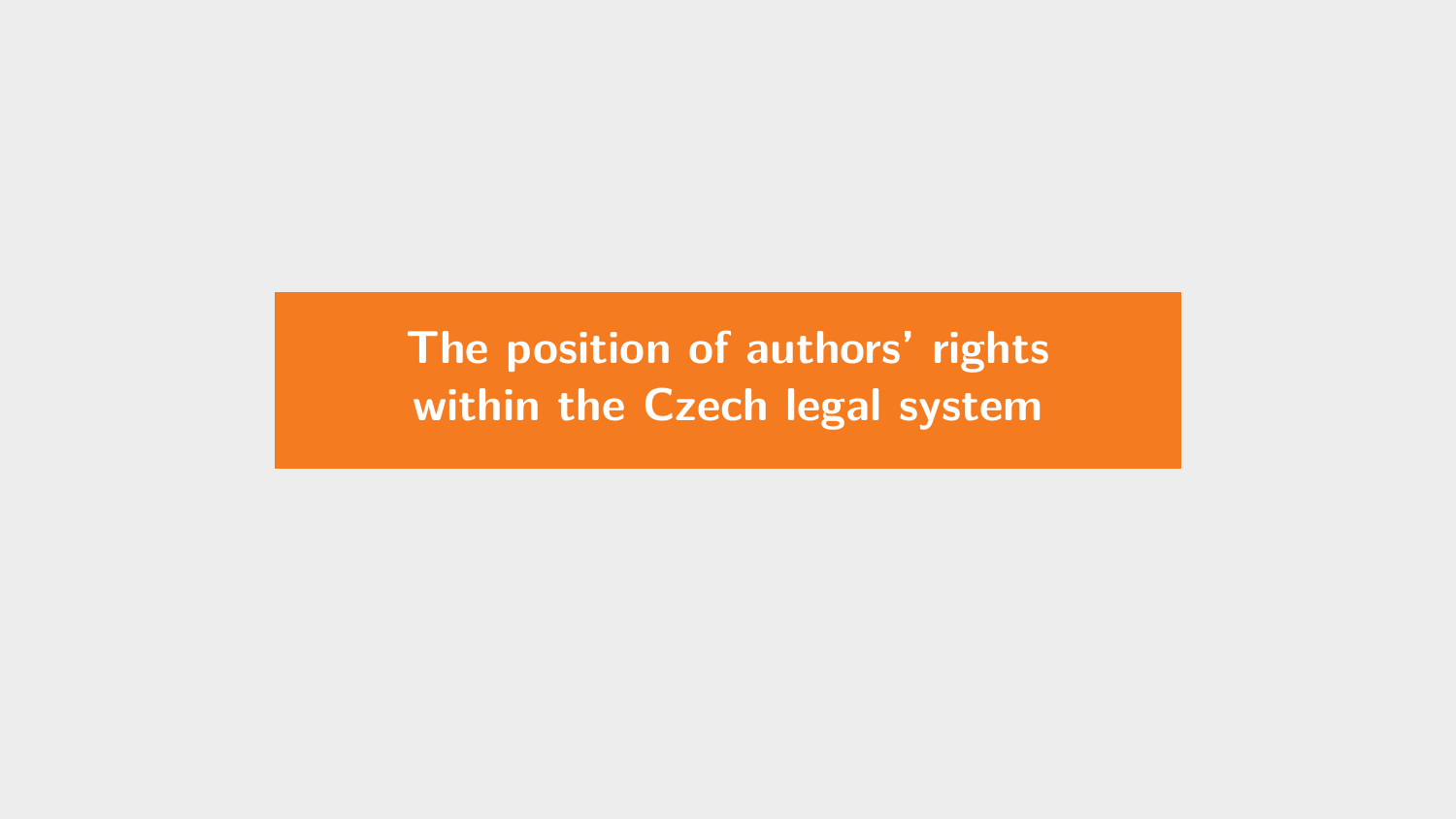- *•* pyramidal structure: legal norms organized according to their strength
- the lower (weaker) levels must be compatible with the upper (stronger) ones
- *•* with a bit of simplification:
	- 1. Constitution and constitutional laws (including the Charter of Fundamental Rights and Basic Freedoms) and International treaties ratified by the Parliament
	- 2. Statutes adopted by the Parliament
	- 3. Derived legislation (adopted by the government and ministries)
	- 4. Legislative acts of self-regulated entities (territorial as well as professional)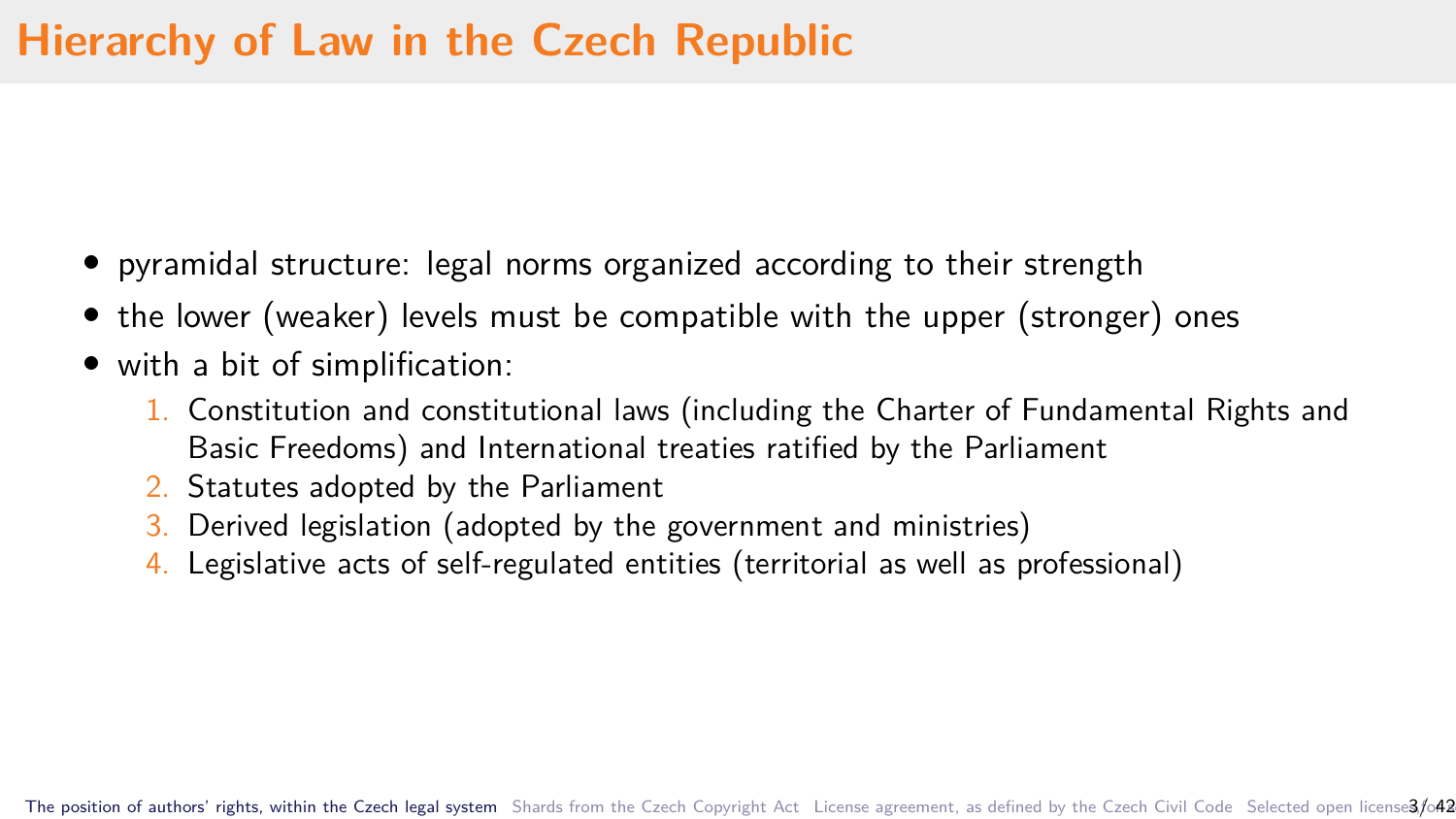How many legal norms currently valid in the Czech Republic are there? Can you estimate it?

[The position of authors' rights, within the Czech legal system](#page-3-0) [Shards from the Czech Copyright Act](#page-9-0) [License agreement, as defined by the Czech Civil Code](#page-18-0) Selected open license4/o42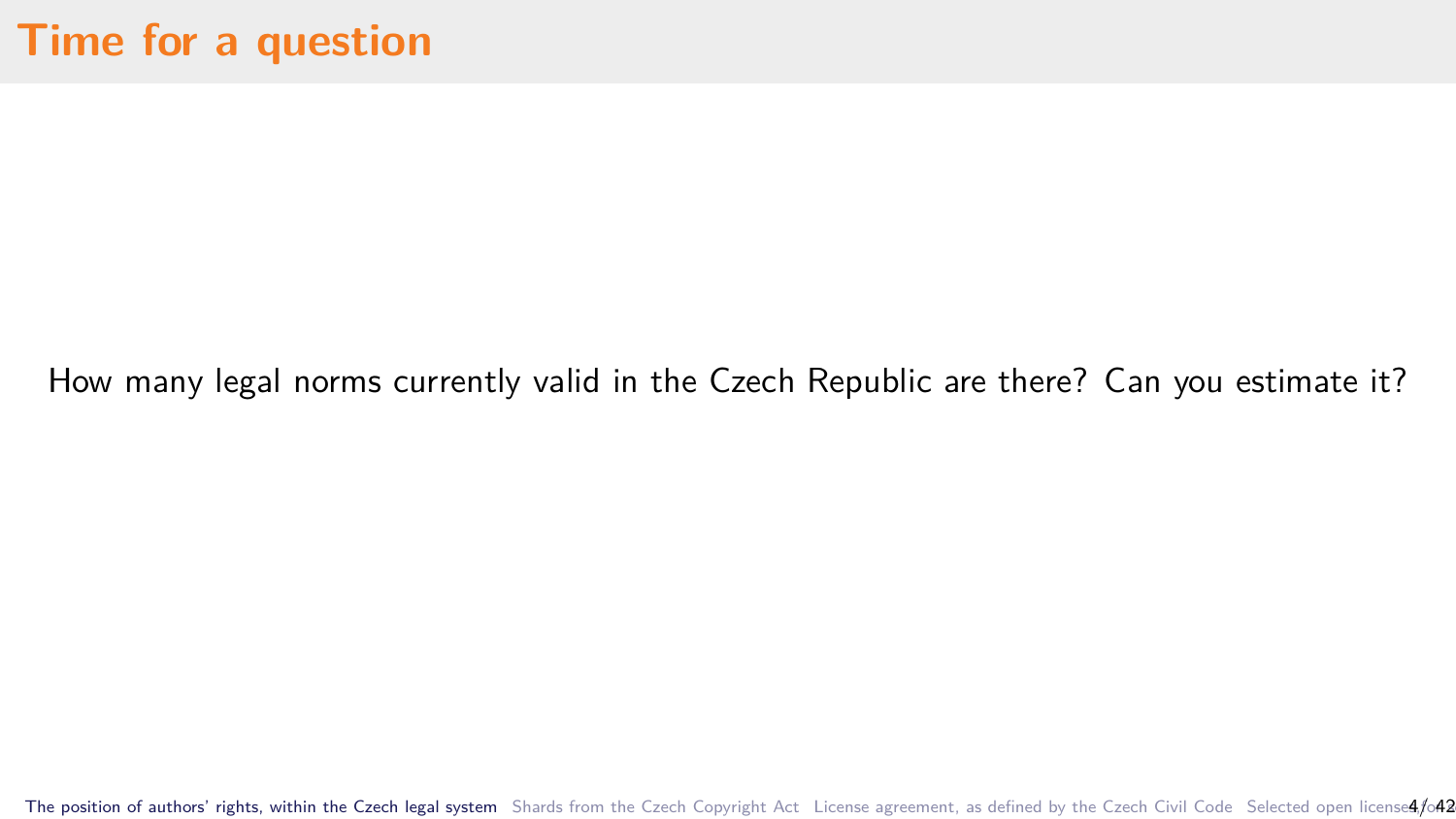## **Sources of law related to authors' rights**

There are a few dozens of legal norms (only in the top two levels) that are relevant for authors' rights

- 1. The Charter  $(2/1993 \text{ Sb.})$ : a general claim that rights to results of creative activity are protected by the law.
- 2. plus about 20 partially relevant acts adopted by the Parliament
- 3. plus about 10 partially relevant international treaties (esp. Bern convention from 1886)
- 4. plus about 10 more EU directives
- 5. The Copyright Act (Zákon číslo 121/2000 Sb., o právu autorském …) this is the most important/detailed/specific one!
- 6. The Civil Code (Občanský zákoník, 89/2012 Sb.) defines license agreements since 2014 (contained in the Copyright Act before)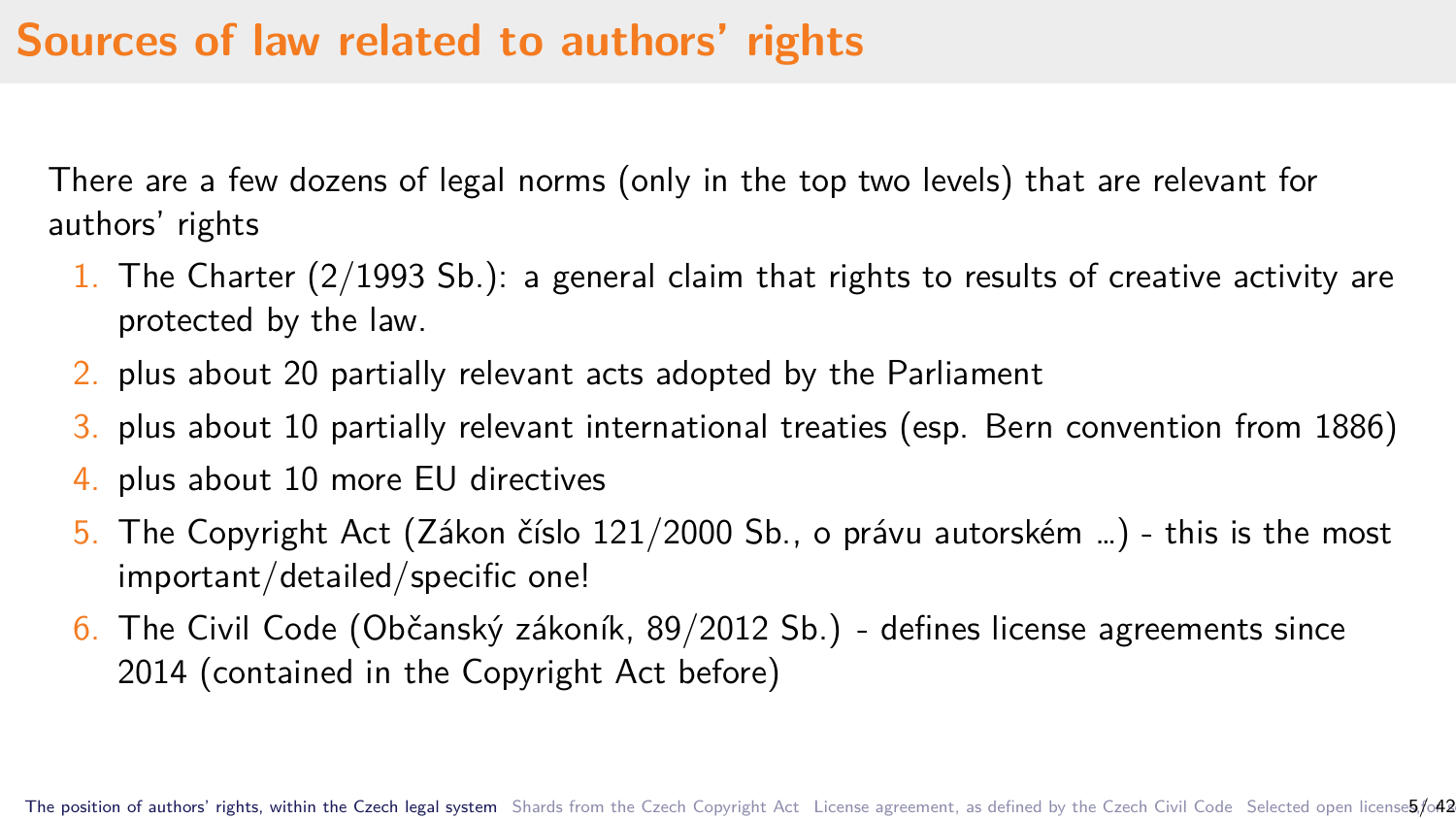- *•* following the continental tradition in distinguishing moral and economic rights
- different from the previous copyright act valid since 1965 (the two types of rights were inseparable)
- *•* different from the Anglo-American notion of copyright
- a remark on translation: actually the term of "copyright" does not appear in the Czech "Copyright Act" at all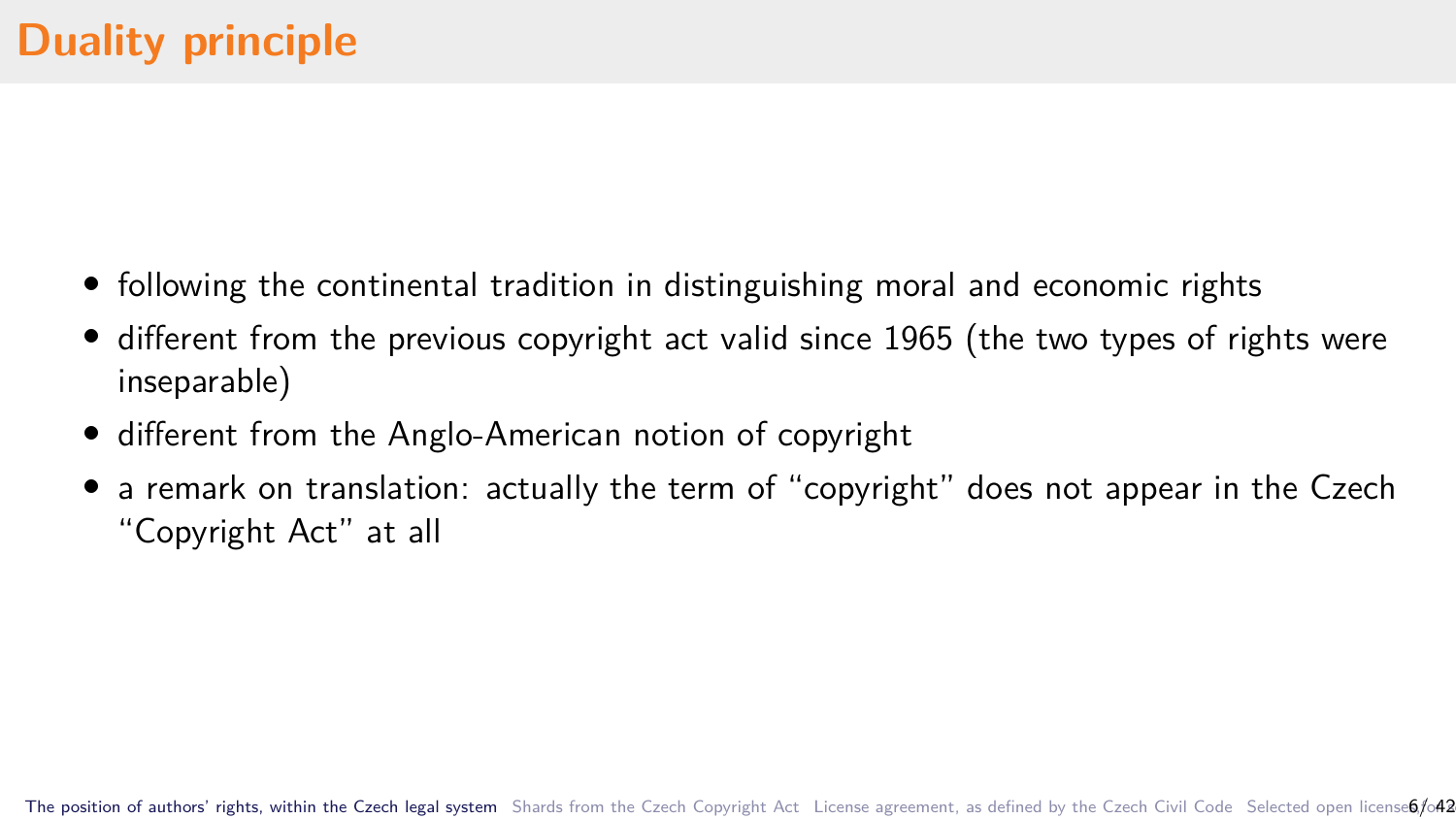- actually the term of "copyright" does not appear in the Czech "Copyright Act" at all
- however, I'll be using it as a translation of "autorské právo"
- *•* there are numerous differences between the Czech authors' rights compared and the notion of copyright as used in UK or USA
- among other things, using the word "copyright" or the symbol © has no legal implications in the Czech Republic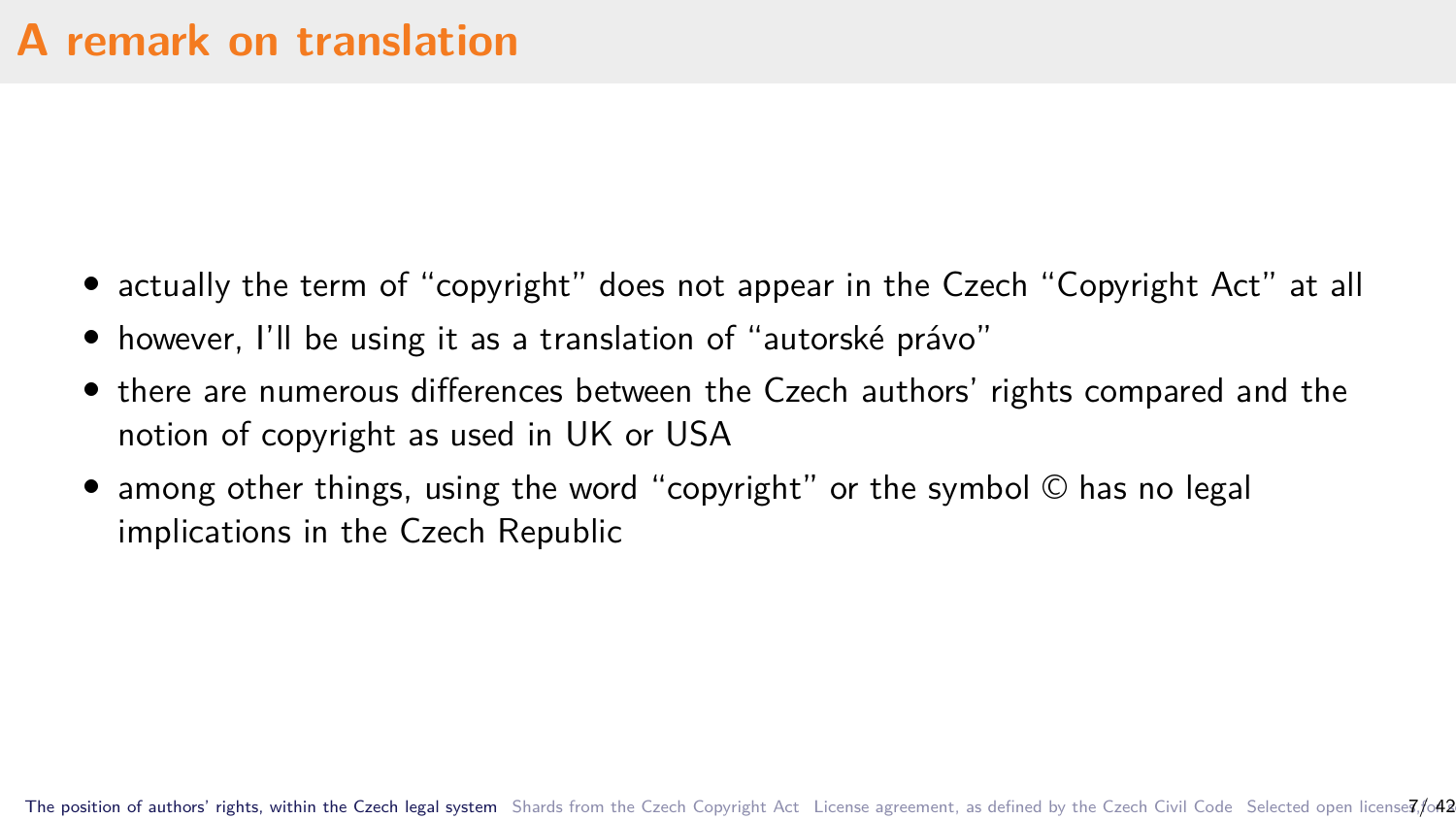### <span id="page-9-0"></span>**[Shards from the Czech Copyright Act](#page-9-0)**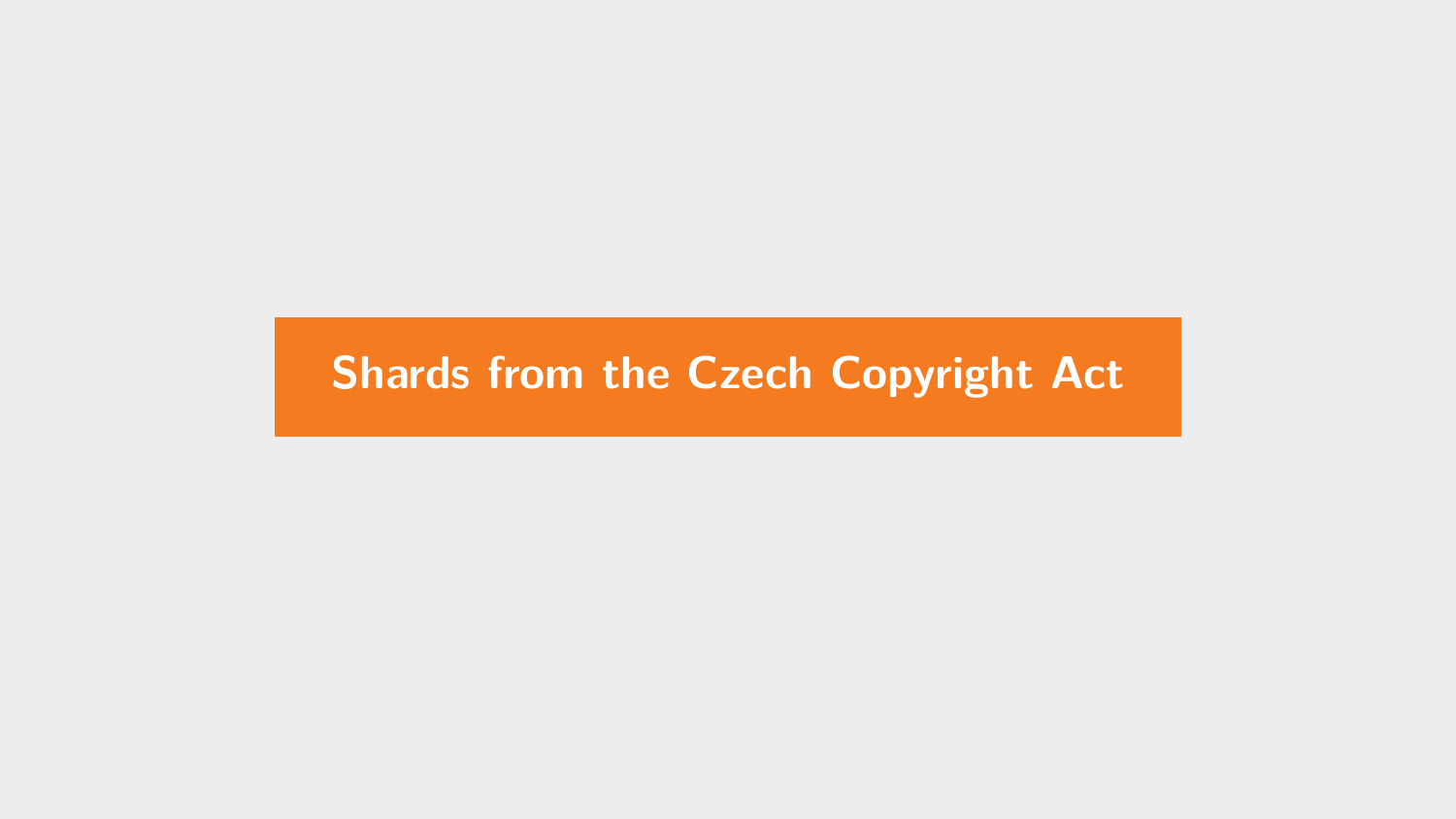### **The work and the author**

- *•* the work (§2)
	- *•* ... literary or other artistic work or scientific work which is a unique product of creative activity of its author and is expressed in any perciptible form
	- a computer program is considered an author's work too, as long as it is original
- *•* the author (§5) an individual (person) who created the work
- *•* legal presumption of authorship (§6) the author is the one whose name is stated on the work in a usual way
- *•* coauthors (§8) the author's rights to a collectively created work belongs to all of them, together and in the same way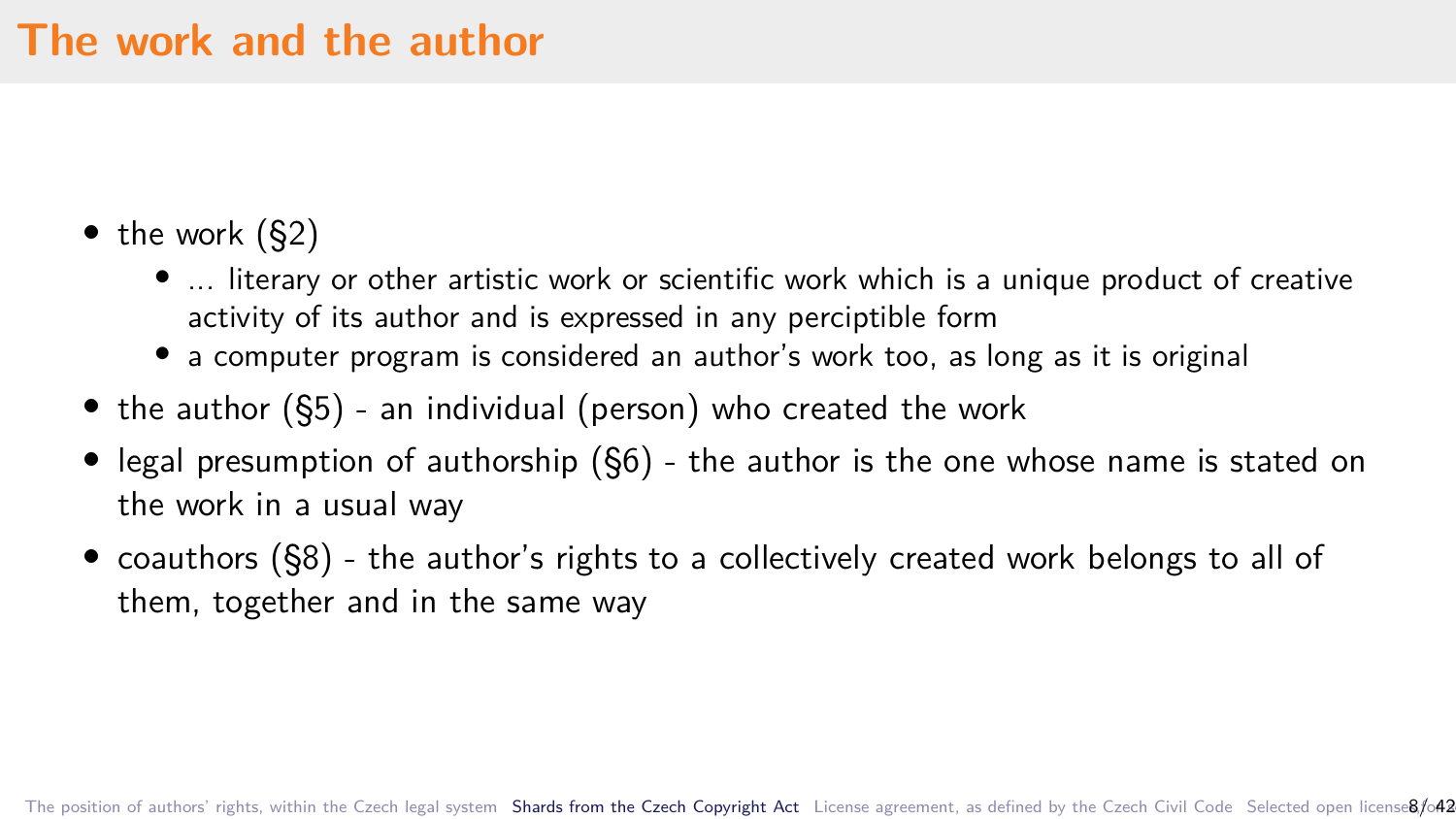- *•* inception of copyright (§9) how it comes to existence
	- *•* at the moment when the work is expressed in any perceptible form
	- *•* does not vanish when the work is destroyed
- content of copyright (§10)
	- exclusive moral rights (§ 11)
	- exclusive economic rights (§12)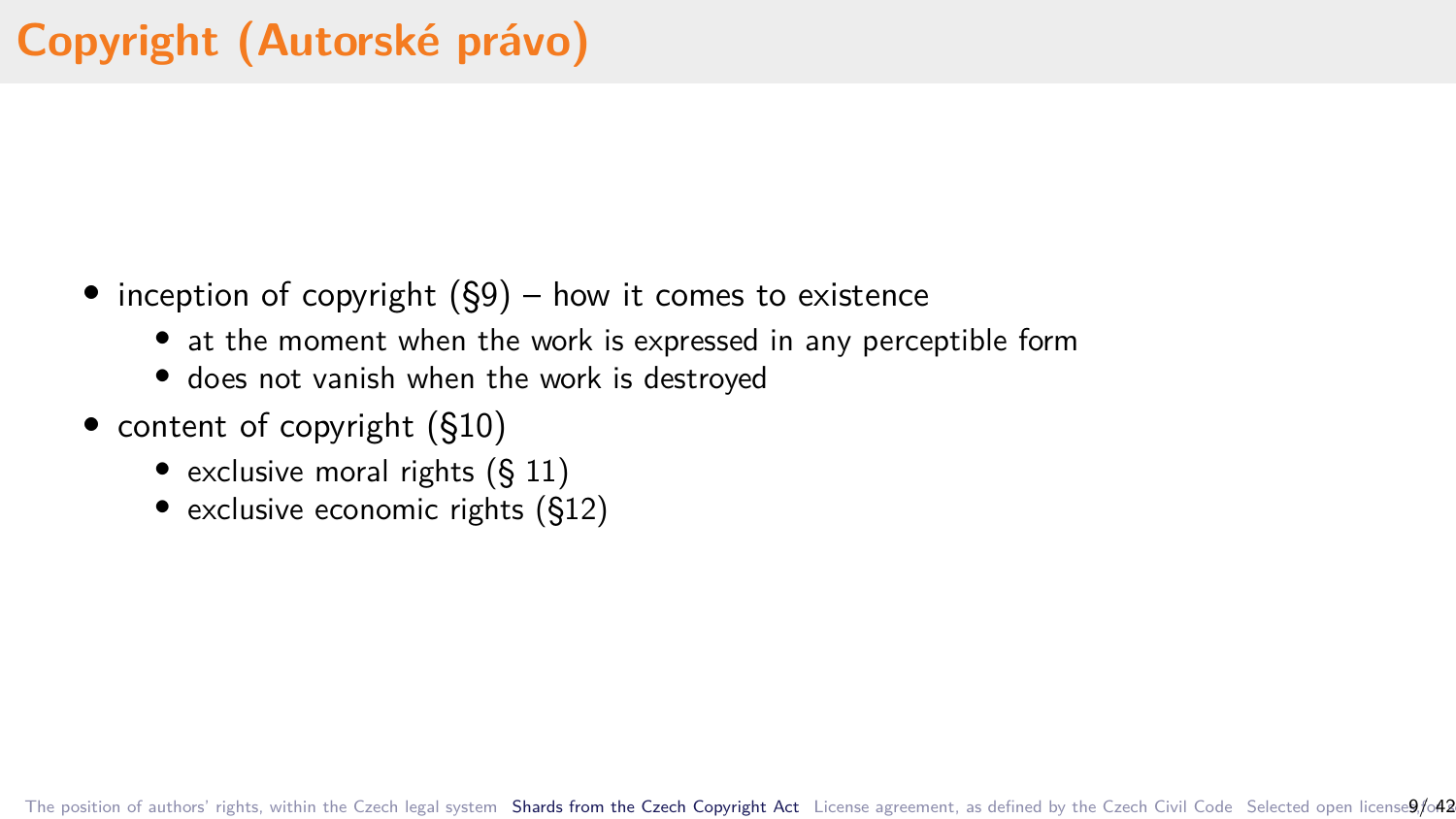- the author's work is protected automatically, without requiring any formal conditions
- but still: the simplest way to prove the creation of the work is to present its existence publicly
- so-called copyright notice irrelevant in the Czech legal system
- *•* copy bans irrelevant too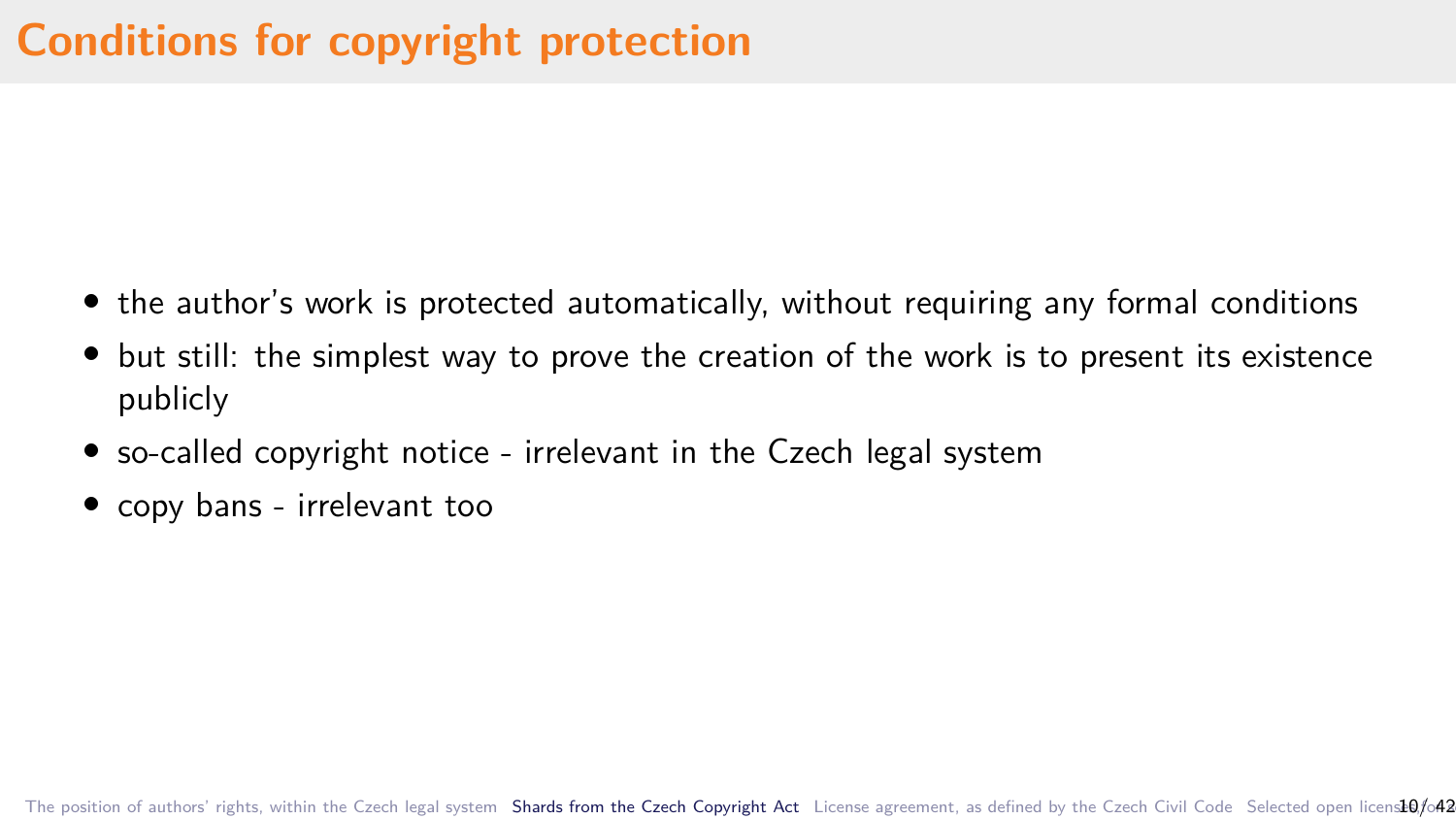- *•* decision about publishing the work
- *•* possess the authorship (and whether and how it should be mentioned)
- *•* work intangibility (the right to allow making any changes)
- autor's control (the work cannot be used in a way that decreases its value)
- *•* the right to withdraw from a contract
- *•* the author cannot get rid of the moral rights, nor transfer them to someone else
- *•* moral rights disappear after the author's death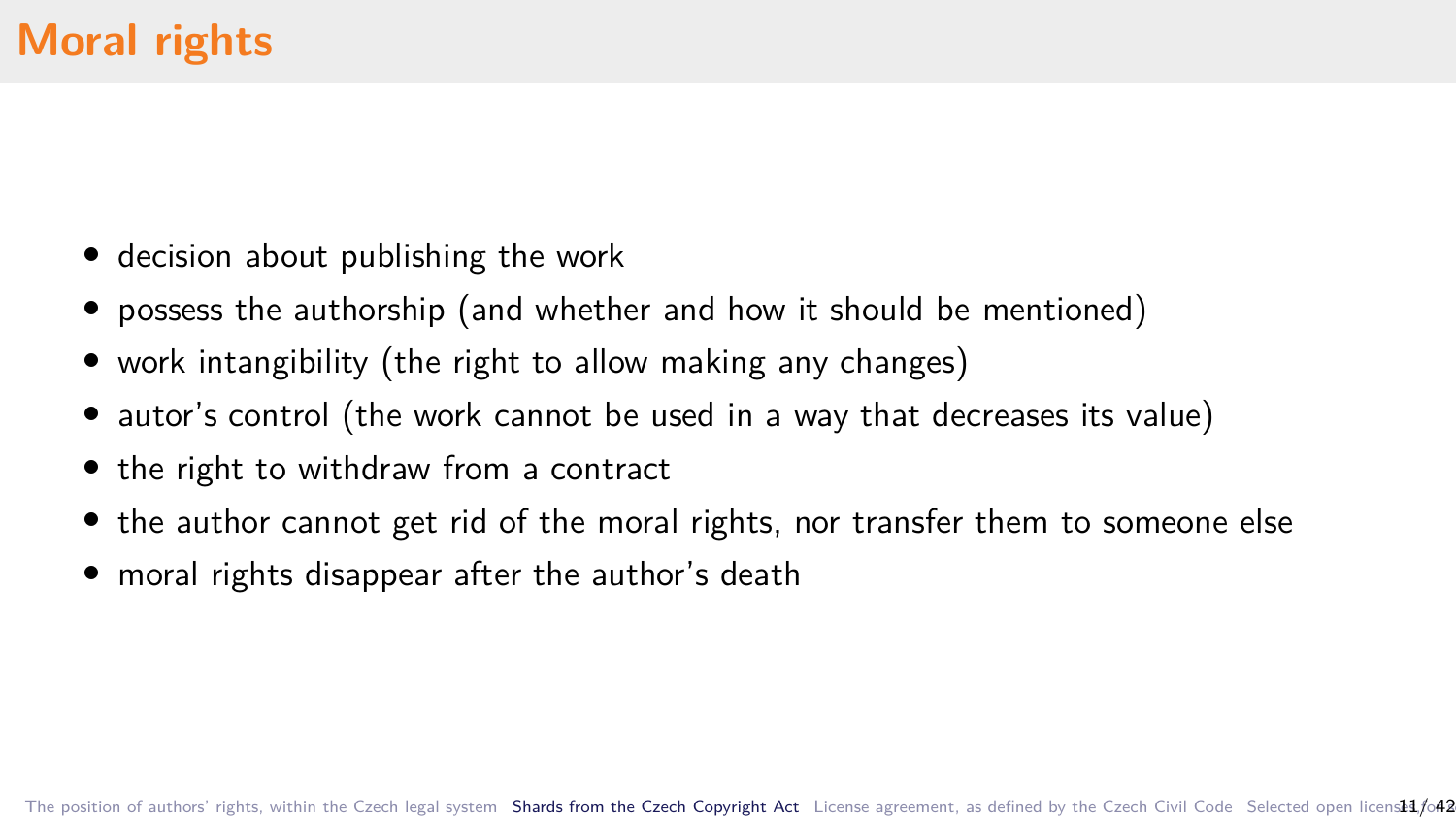- *•* the author has the right to use the work, and to give someone else the right to use it
- the rights to use the work
	- the right to make copies
	- the right to distribute/leasing/loaning the original or its copies
	- the right to present the work publicly
- *•* economic rights, unless stated otherwise, disappear 70 years after author's death (then comparable to the Anglo-American notion of Public Domain)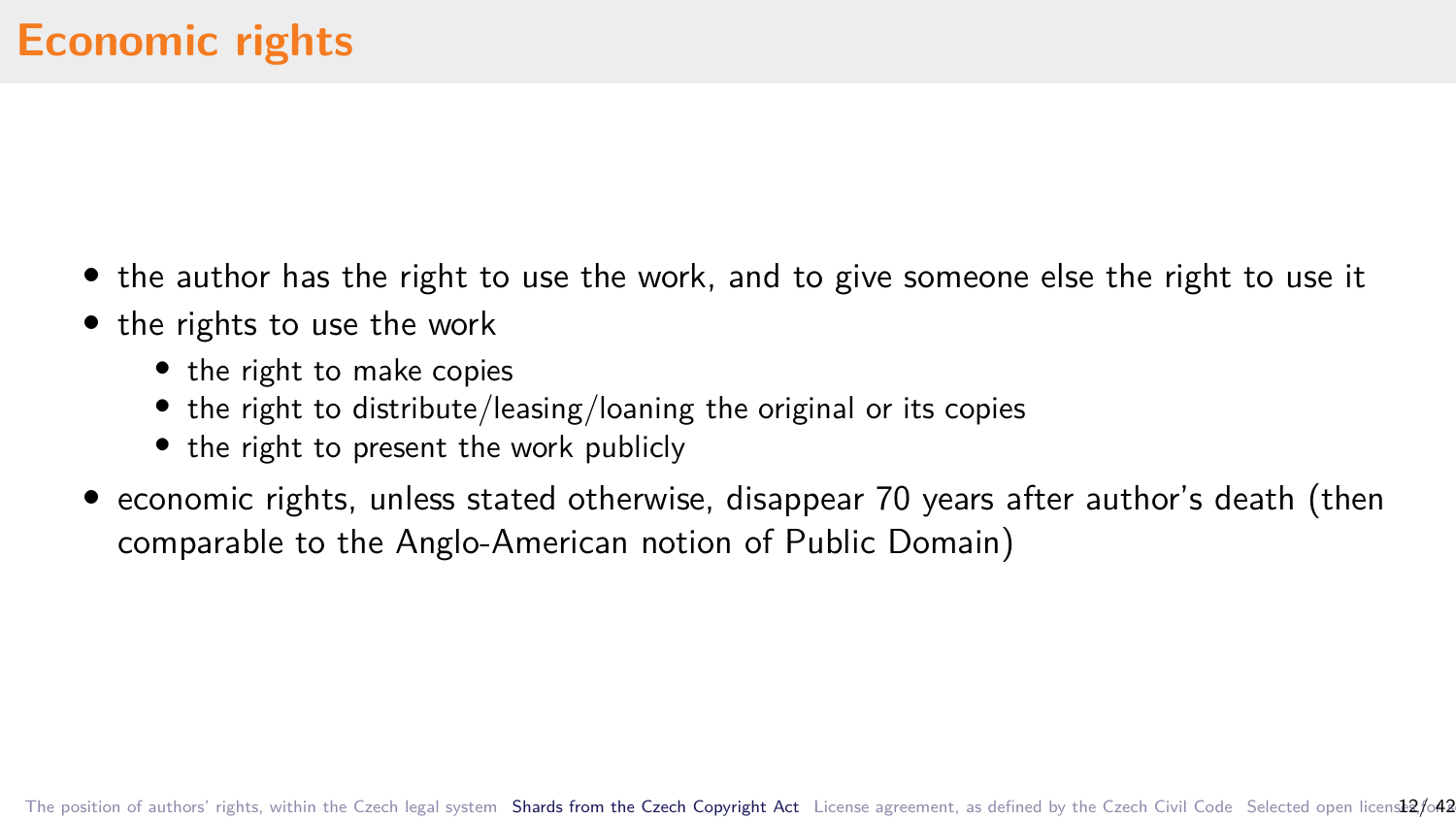- *•* personal use without any direct or indirect economic profit, is not considered as using the work (and hence cannot be prohibited)
- *•* creating a copy of the work for personal needs does not violate author's rights
- however, using a software for personal needs is considered using the software, and hence is restricted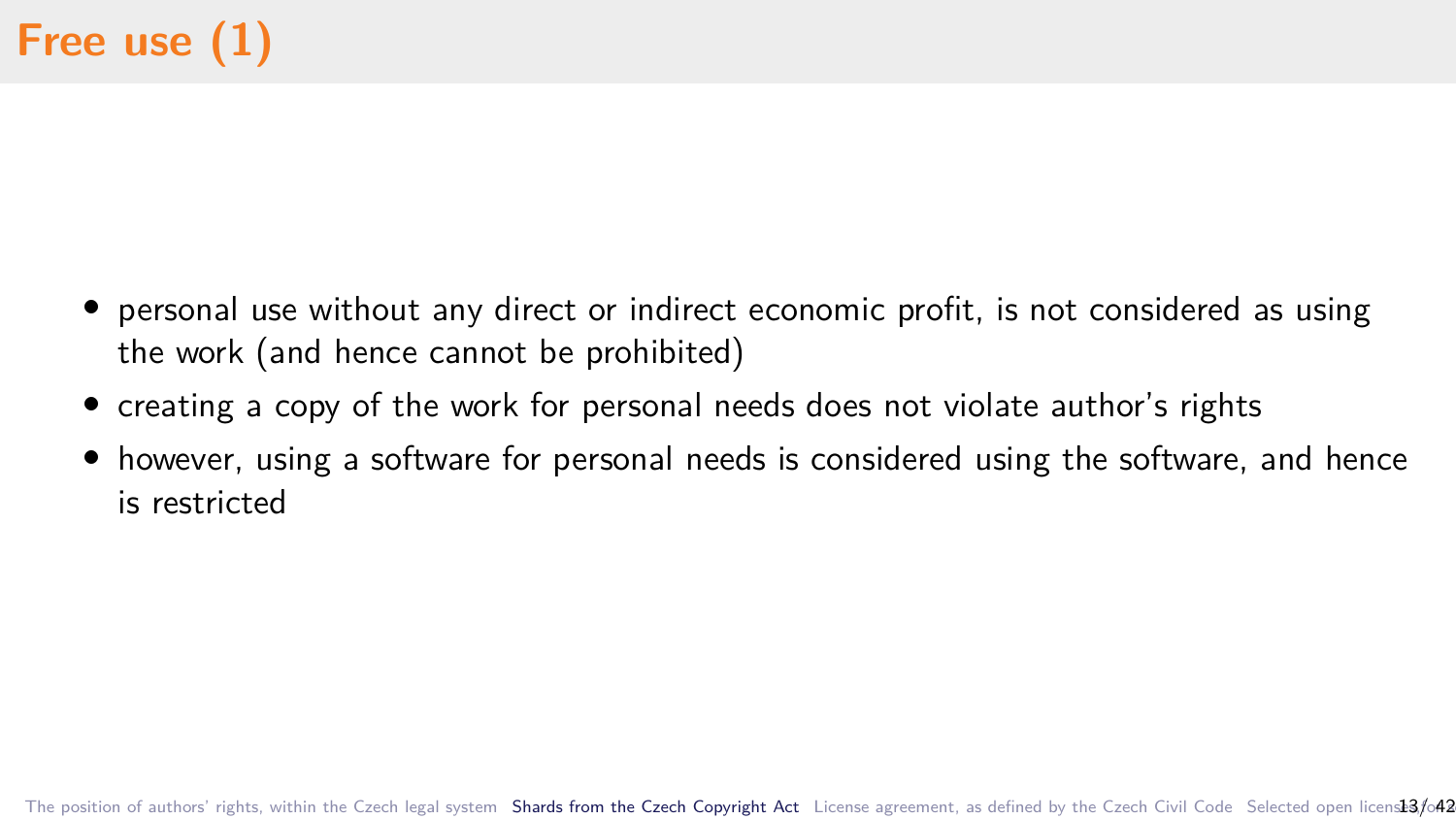- author's rights is not violated by a person which
	- *•* uses excerpts in justifiable extent from published works, in his/her own work
	- *•* uses excerpts or small works for review purposes
	- uses a work for illustration purposes during teaching, or during scientific research which is not aimed at direct or indirect economic profit
- *•* still, the name of the author must be mentioned in all cases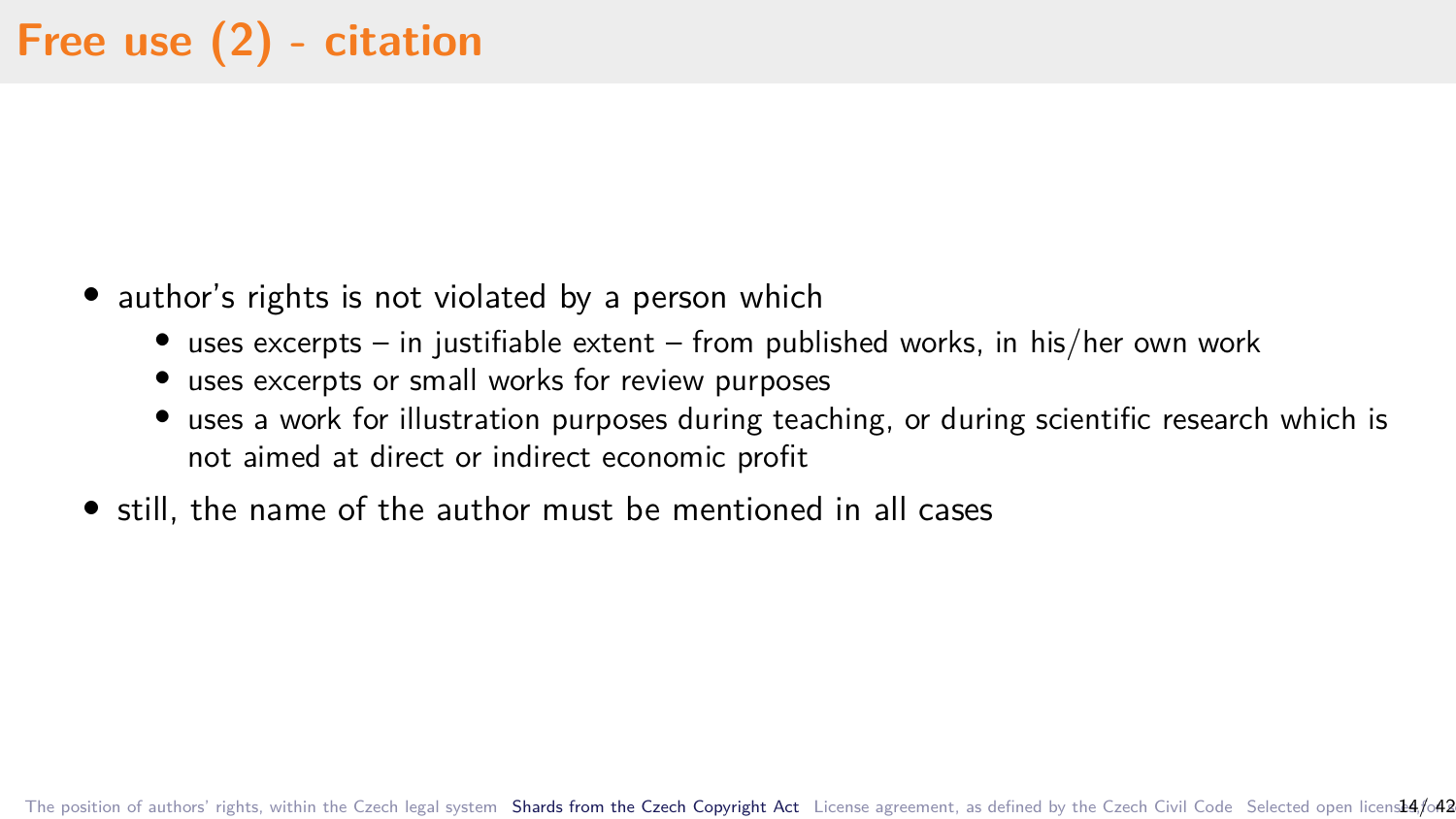# **Free use (2) – Official and reporting license**

- official and reporting license
	- *•* using a work for public security purposes or in a trial...
	- *•* using a work in current affair news
- *•* library license
	- in the case of libraries, archives, muzeums, galleries, schools, universities and other non-profit educational organizations
	- *•* making a copy not aimed at direct or indirect economic profit
	- lending originals or copies of defended diploma, dissertation or habilitation theses
- *•* disabled persons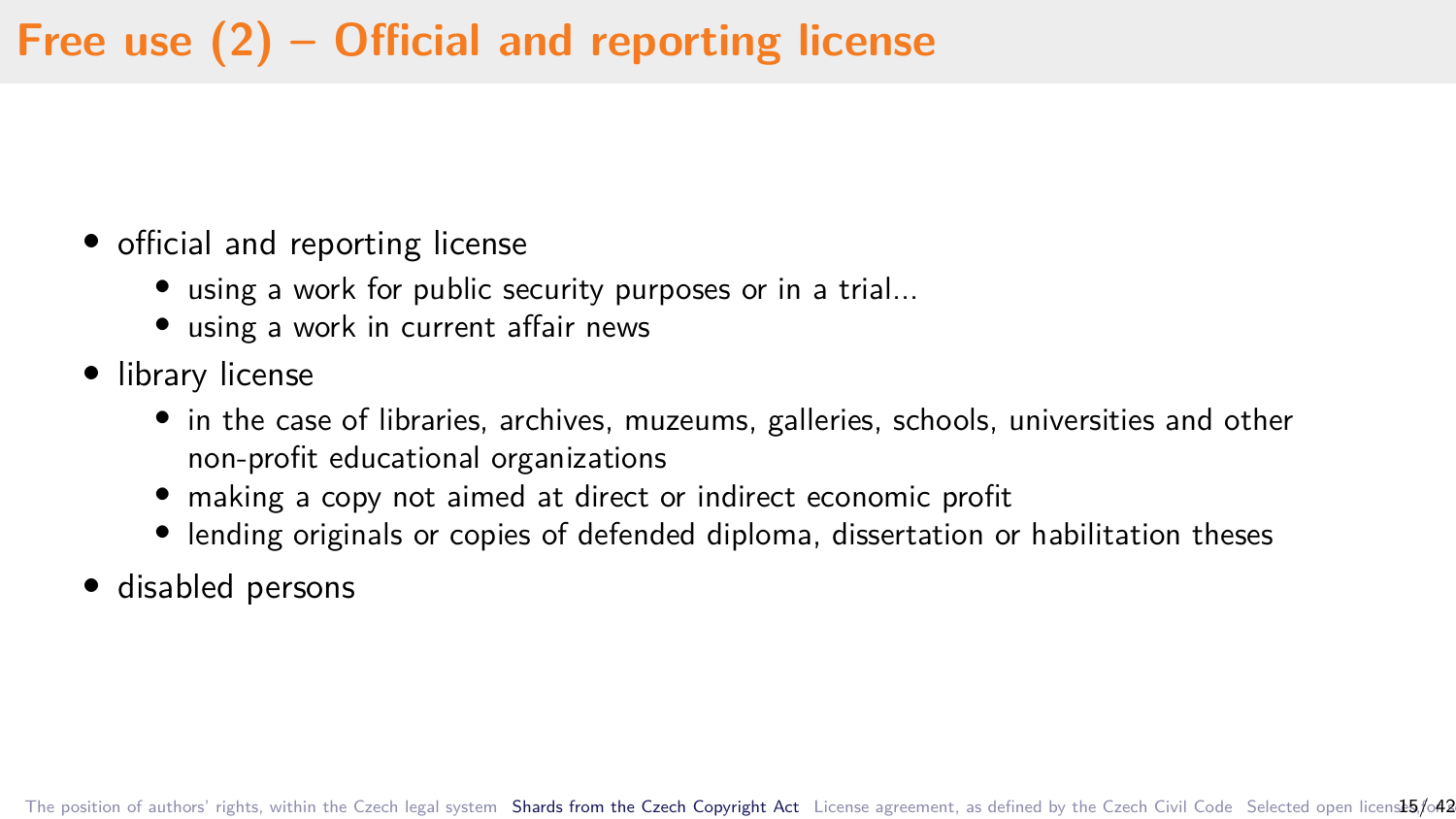# <span id="page-18-0"></span>**[License agreement](#page-18-0) [as defined by the Czech Civil Code](#page-18-0)**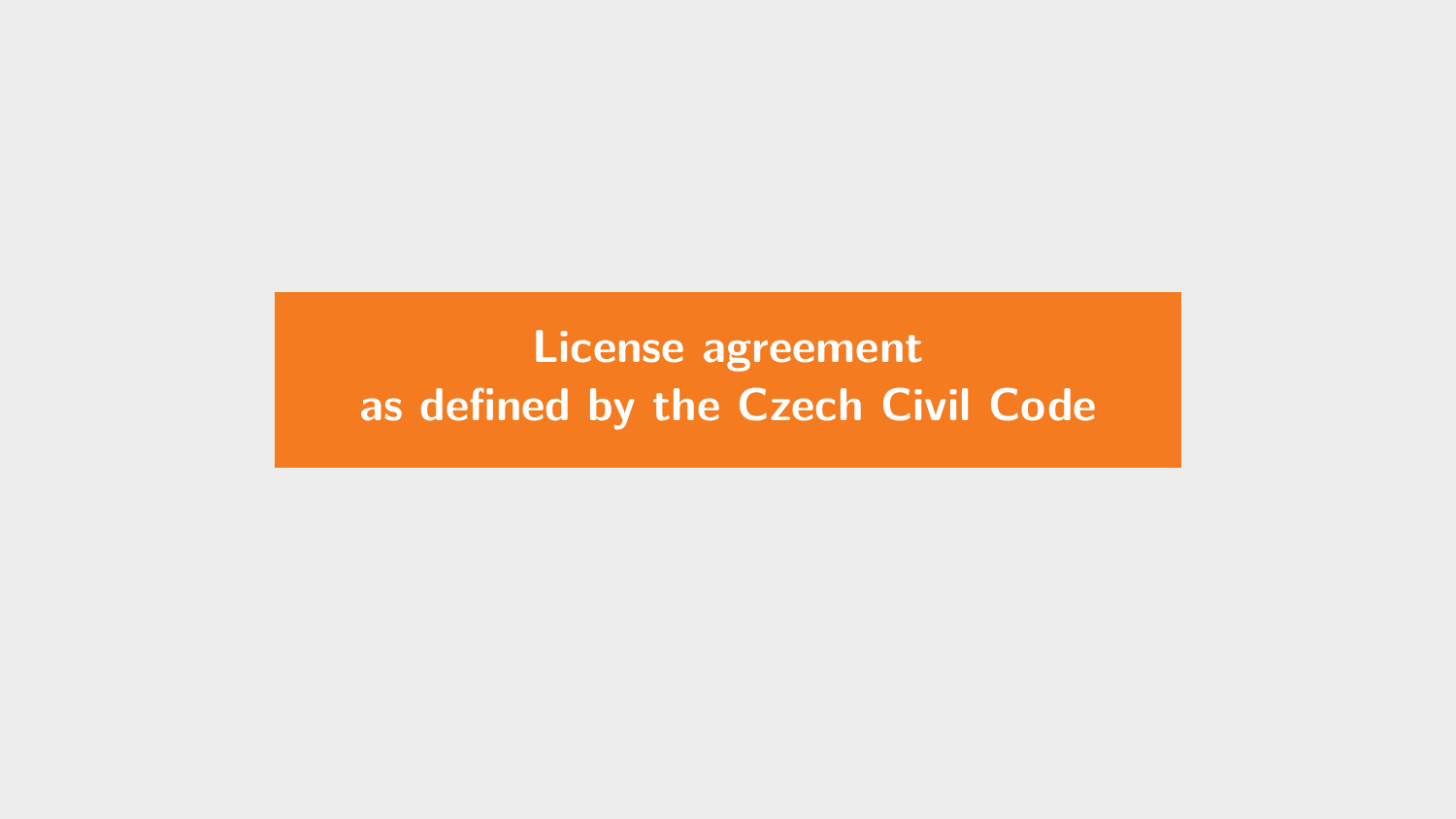- *•* license agreement originally defined in the Copyright Act too
- *•* in 2014 moved to the Civil Code (Občanský zákoník), in analogy to other types of agreements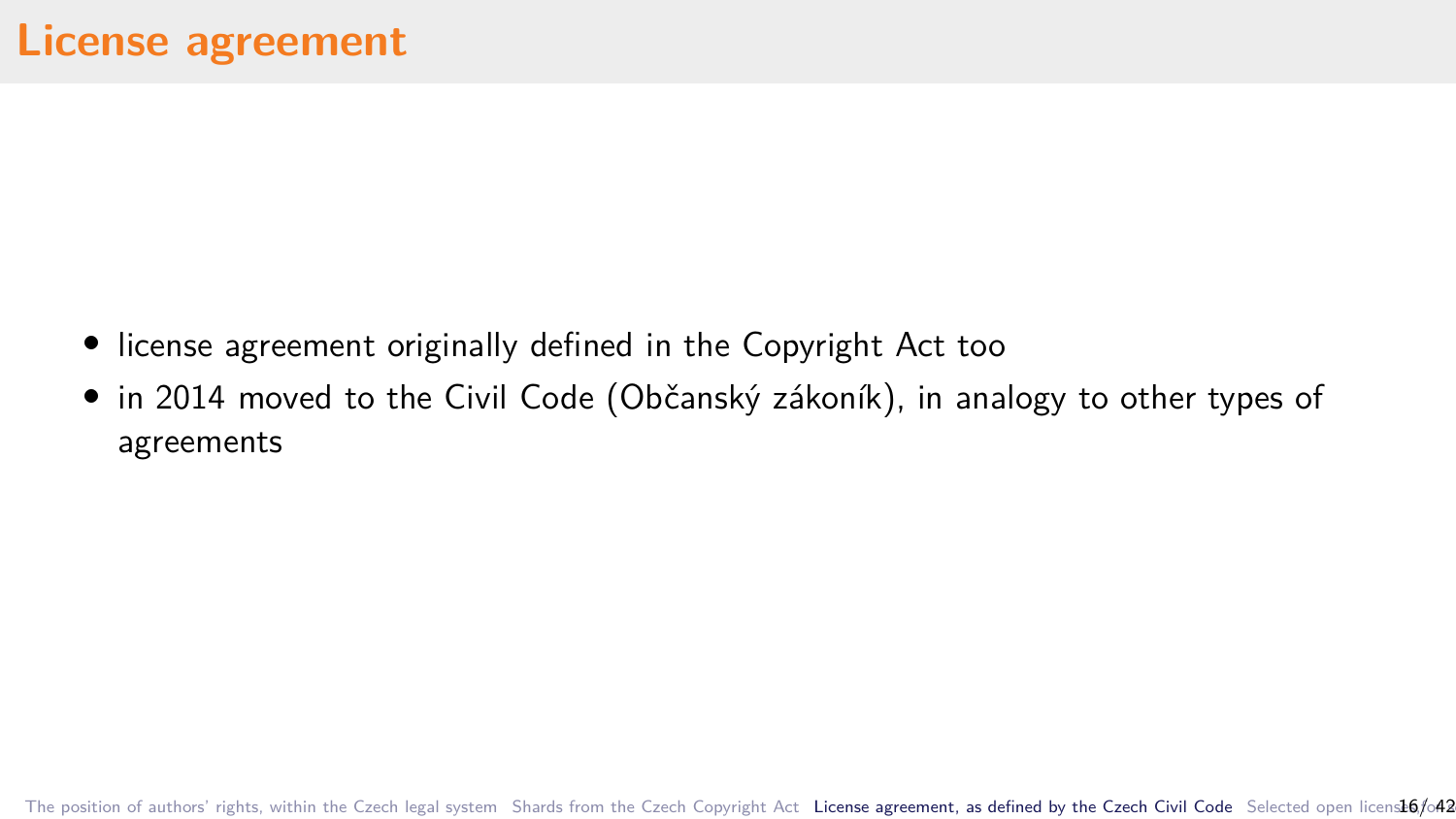- *•* the author grants the acquirer the right to exercise the right to use the work via the license agreement
- *•* unless stated otherwise, the acquirer commits himself/herself to provide the author a reward
- the license can be exclusive or non-exclusive
- *•* the license can be limited to certain types of using the work
- *•* unless agreed otherwise, the acquirer is not allowed to modify the work, its title or author's designation
- the author can withdraw from the contract if it starts violating his/her conviction, but then he/she is obliged to compensate caused losses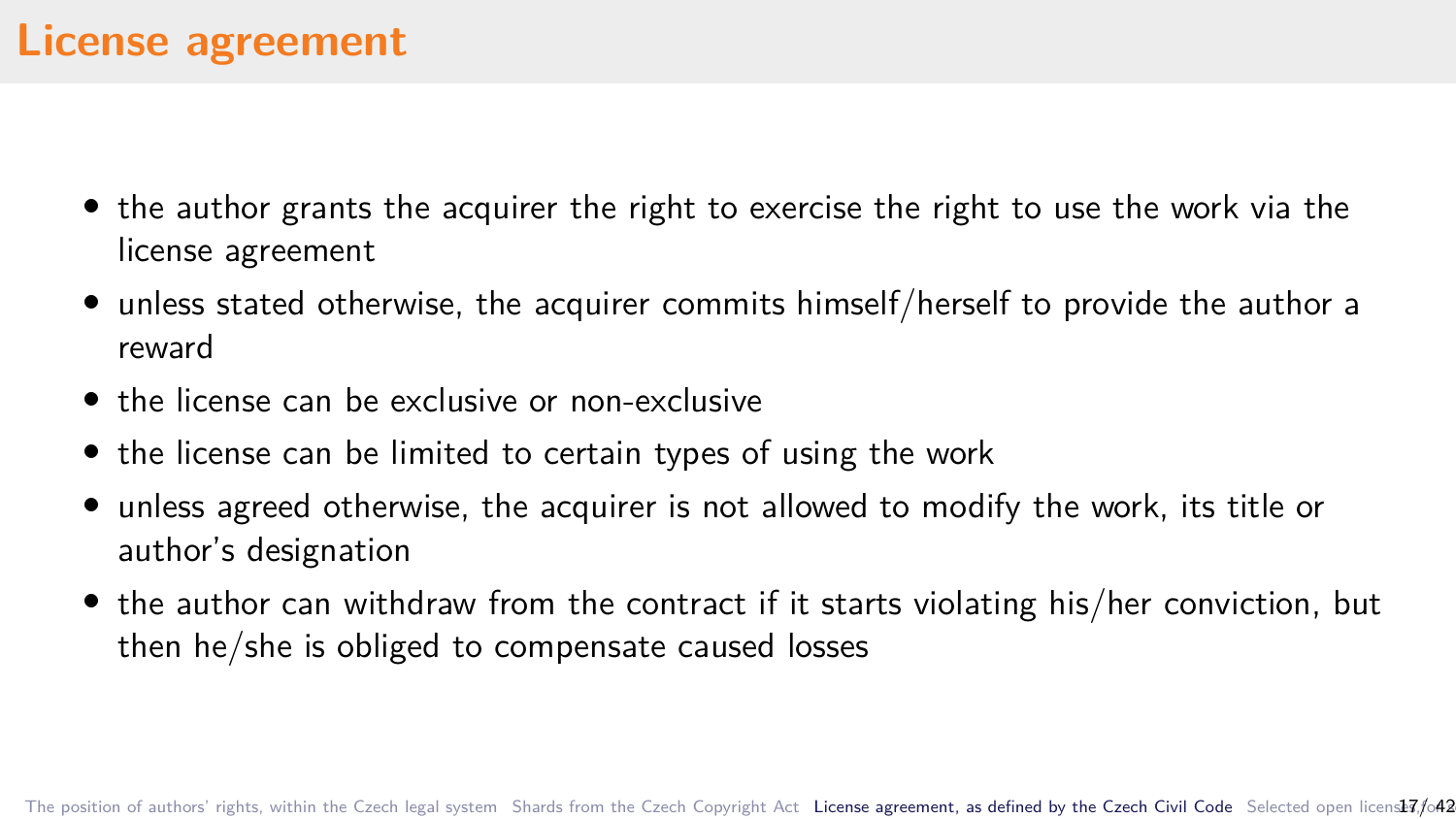## **Formal content of license agreements**

- *•* in written or oral form
- license provider and license acquirer (user)
- *•* work specification
- *•* other required information:
	- way of use (restricted/unrestricted)
	- *•* extent of use (territory, duration, amount)
	- agreed reward for providing the license
- the Copyright Act resolves situations in which some required-information bits are missing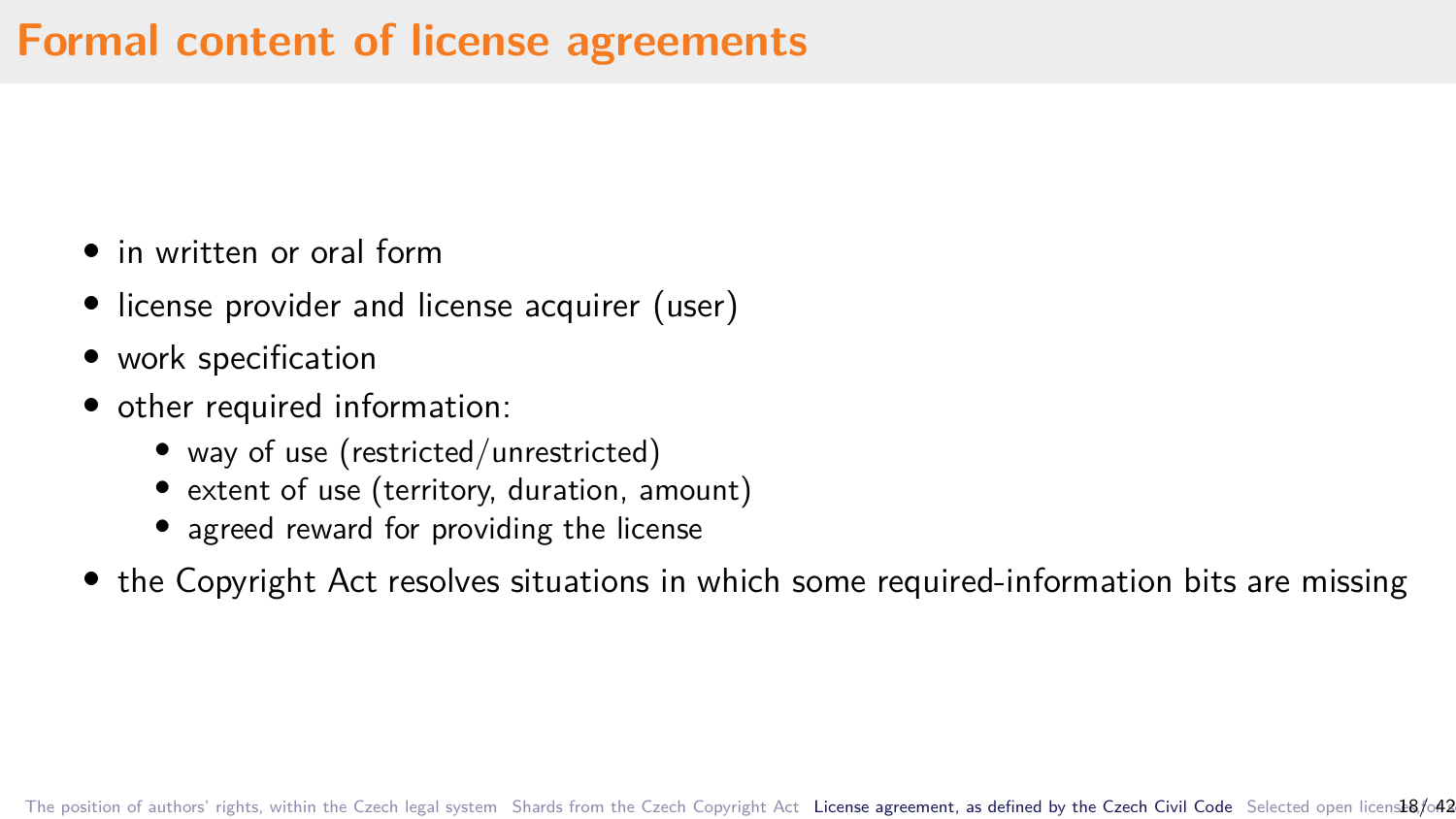- the author died more than 70 years ago
- *•* personal use
- free-of-charge use granted by the law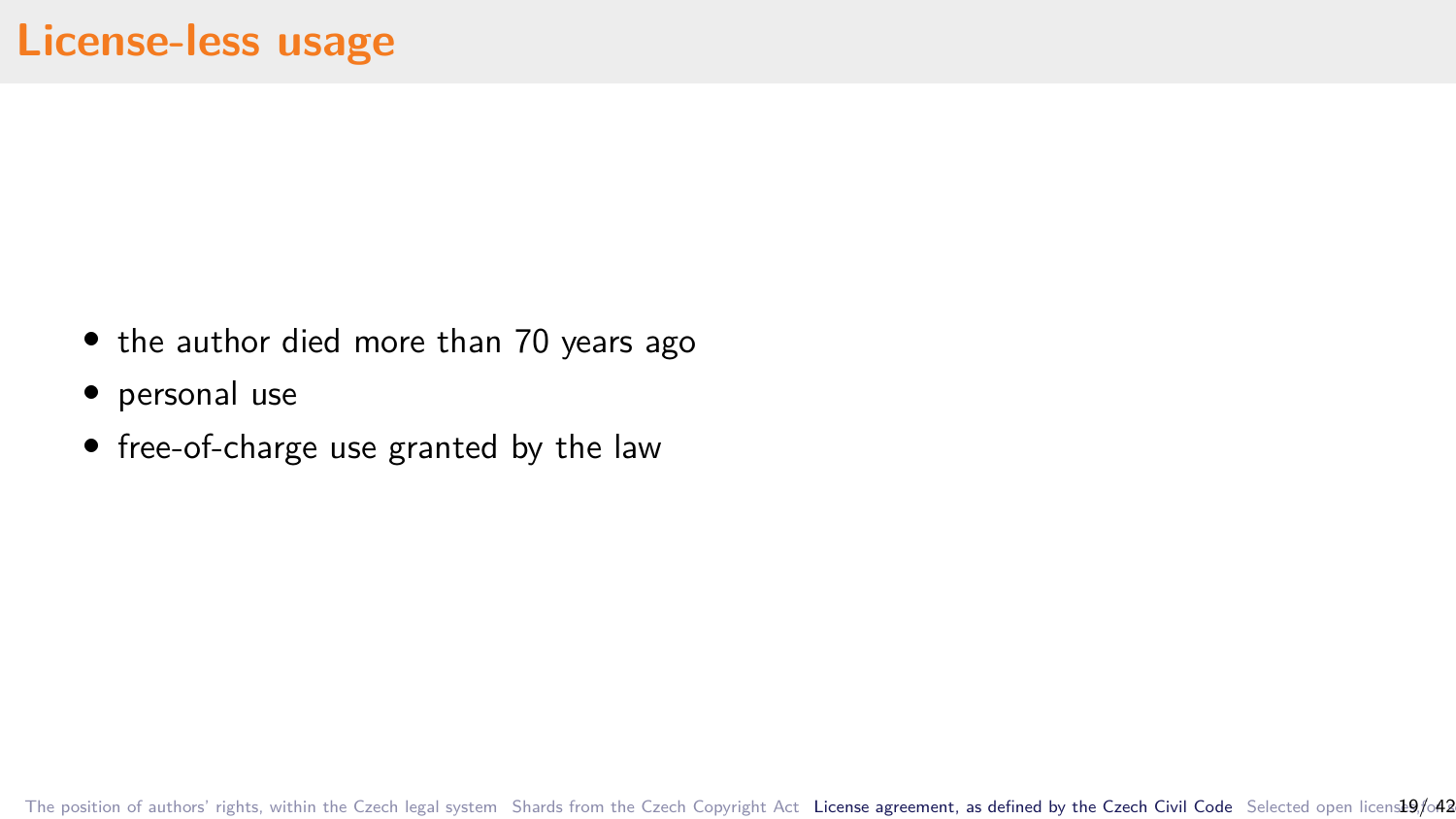- unless agreed otherwise, the employer holds the economic rights
- *•* author's moral rights remain unchanged
- *•* computer programs and databases are considered as employee work, even if created not within the employer-employee relation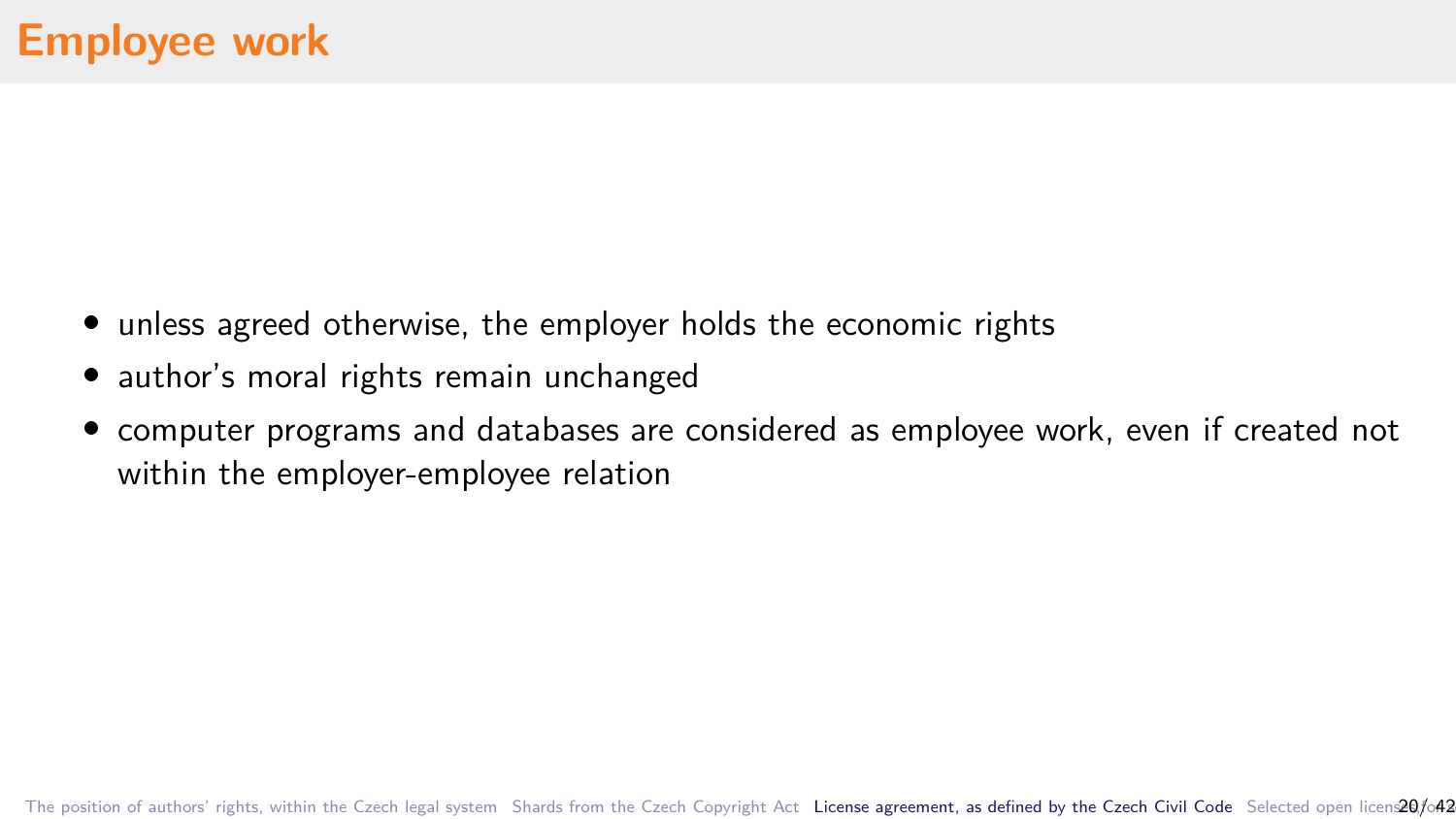<span id="page-24-0"></span>**[Selected open licenses](#page-24-0) [for software and data](#page-24-0)**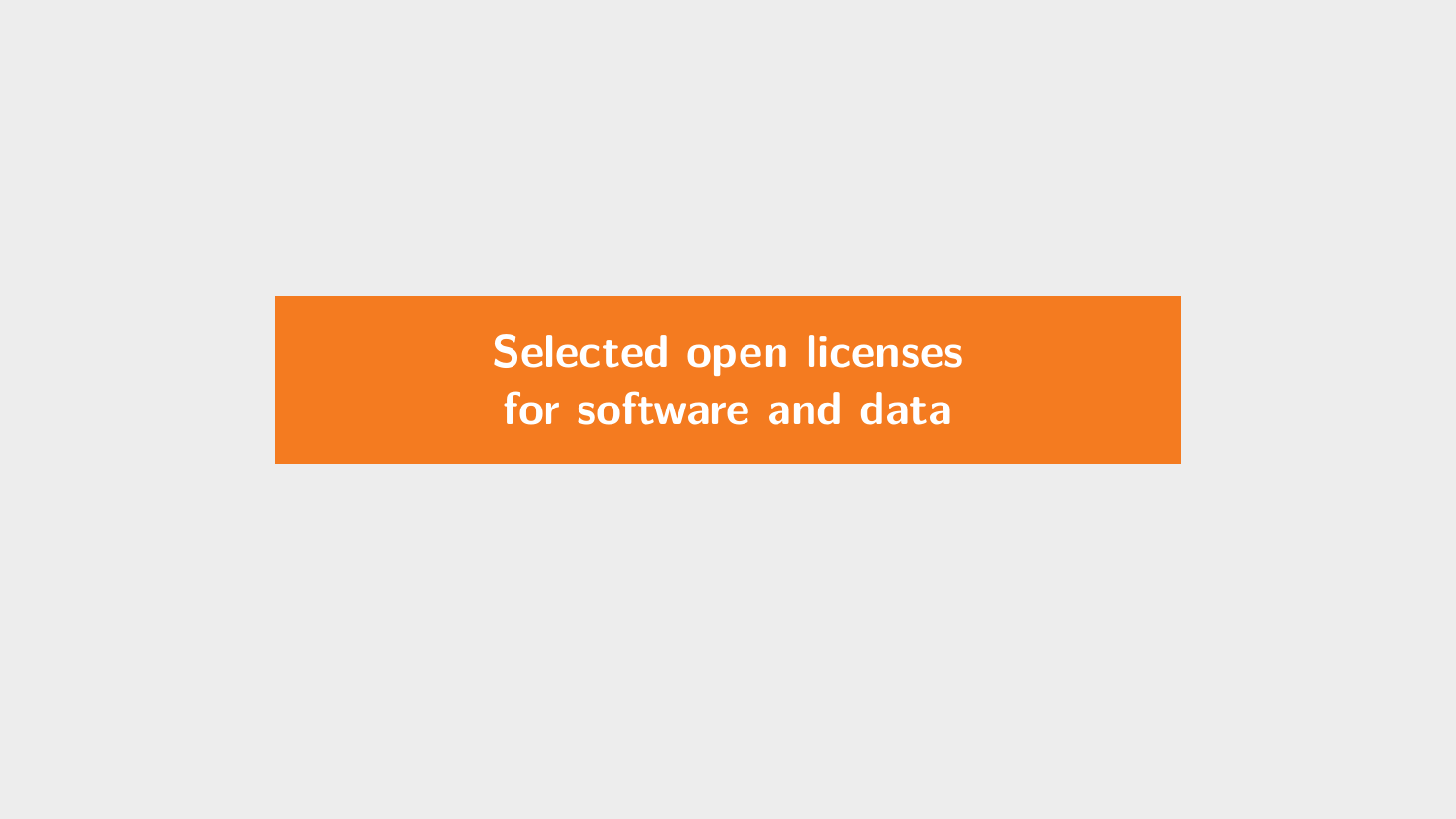- *•* open licenses a rather vague notion, meaning that there are few or no restrictions on how a work can be used, compared to proprietary licenses
- *•* proprietary licenses *<* copyleft licenses *<* permissive licenses *<* public-domain-equivalent licenses
- *•* (the scale is highly simplified, there are multiple dimensions of freedoms, not a total ordering)
- public domain might be legally problematic in some jurisdictions

[The position of authors' rights, within the Czech legal system](#page-3-0) [Shards from the Czech Copyright Act](#page-9-0) [License agreement, as defined by the Czech Civil Code](#page-18-0) Selected open licensed 3/042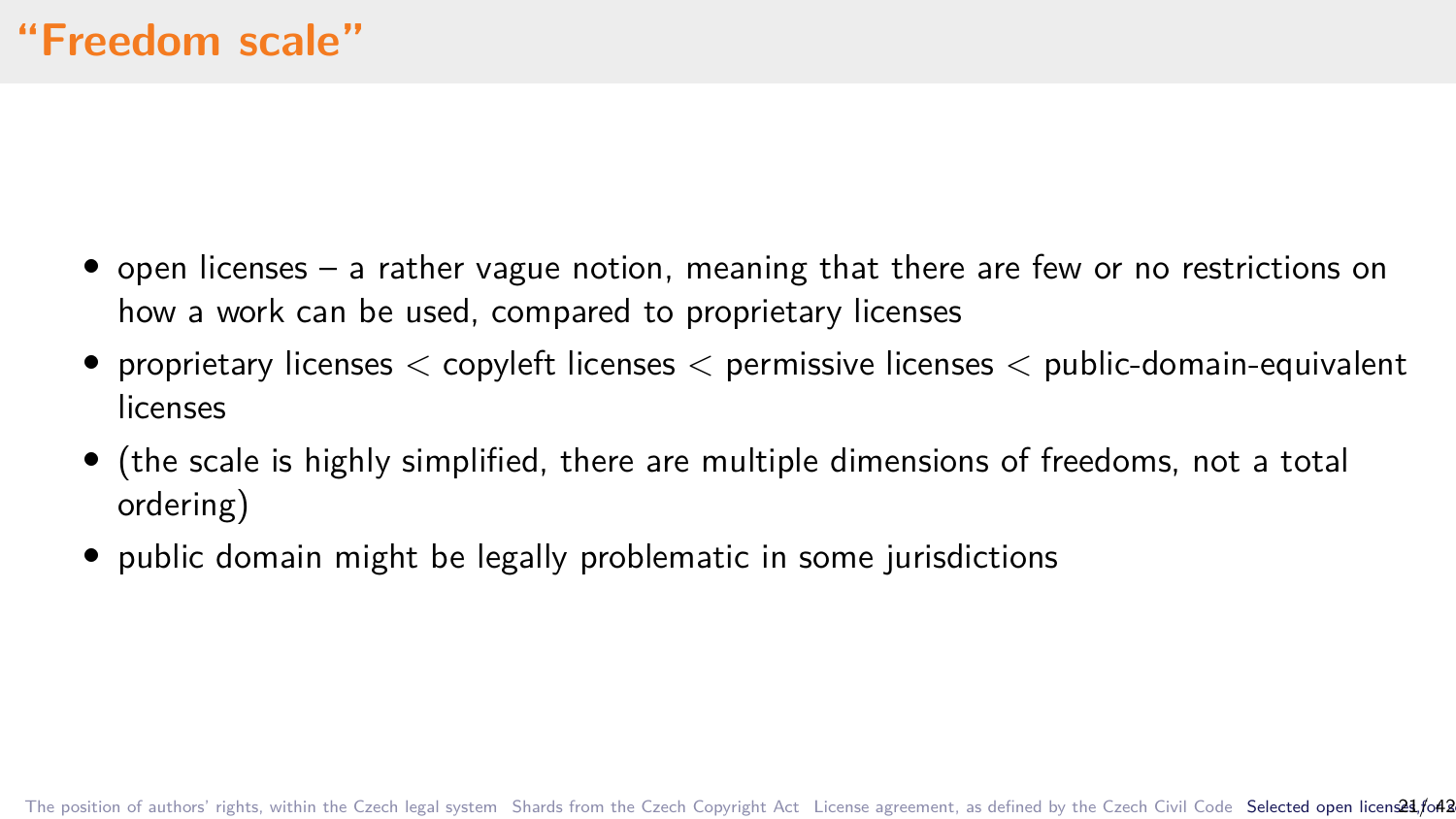# **Two main approaches to "openness"**

#### *•* copyleft licenses

- *•* use the copyright law to allow using a work, modifying it and distributing it further…
- *•* …but also to enforce that the identical rights rights must be preserved for further users
- *•* examples: GPL, CC-BY-SA
- *•* some business companies find copyleft scary because of its "viral" nature
- *•* permissive licenses
	- allow to use, modify, and distribute...
	- *•* non-copyleft
	- *•* examples: BSD, MIT, CC-BY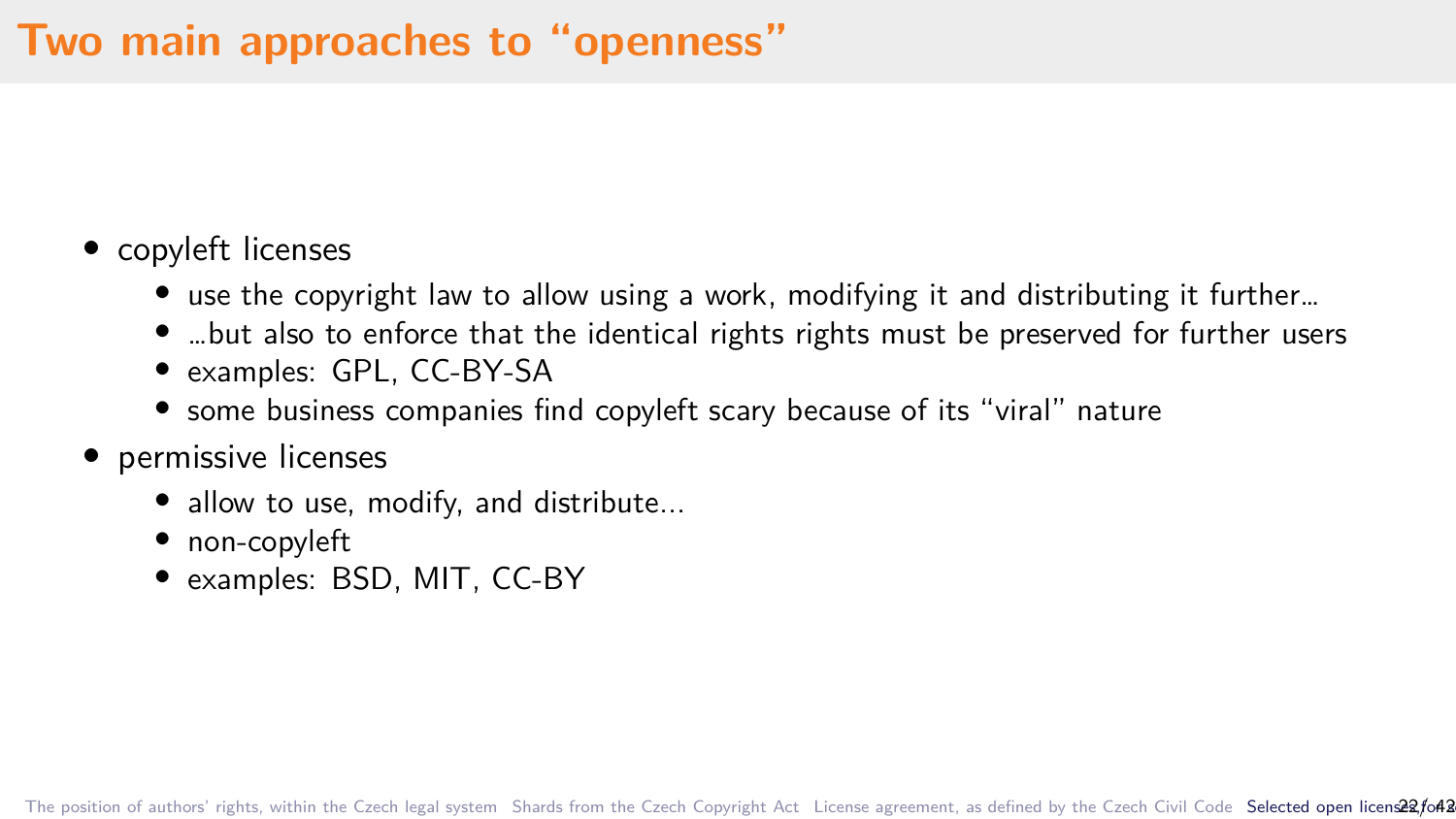- free software movement longer tradition, more license types exist (GPL, BSD, MIT, ...)
- *•* more recently attention paid to freer licensing of non-software too (CC, ODC)
- most license types not applicable to both e.g. the notion of source code is crucial for software, but irrelevant for data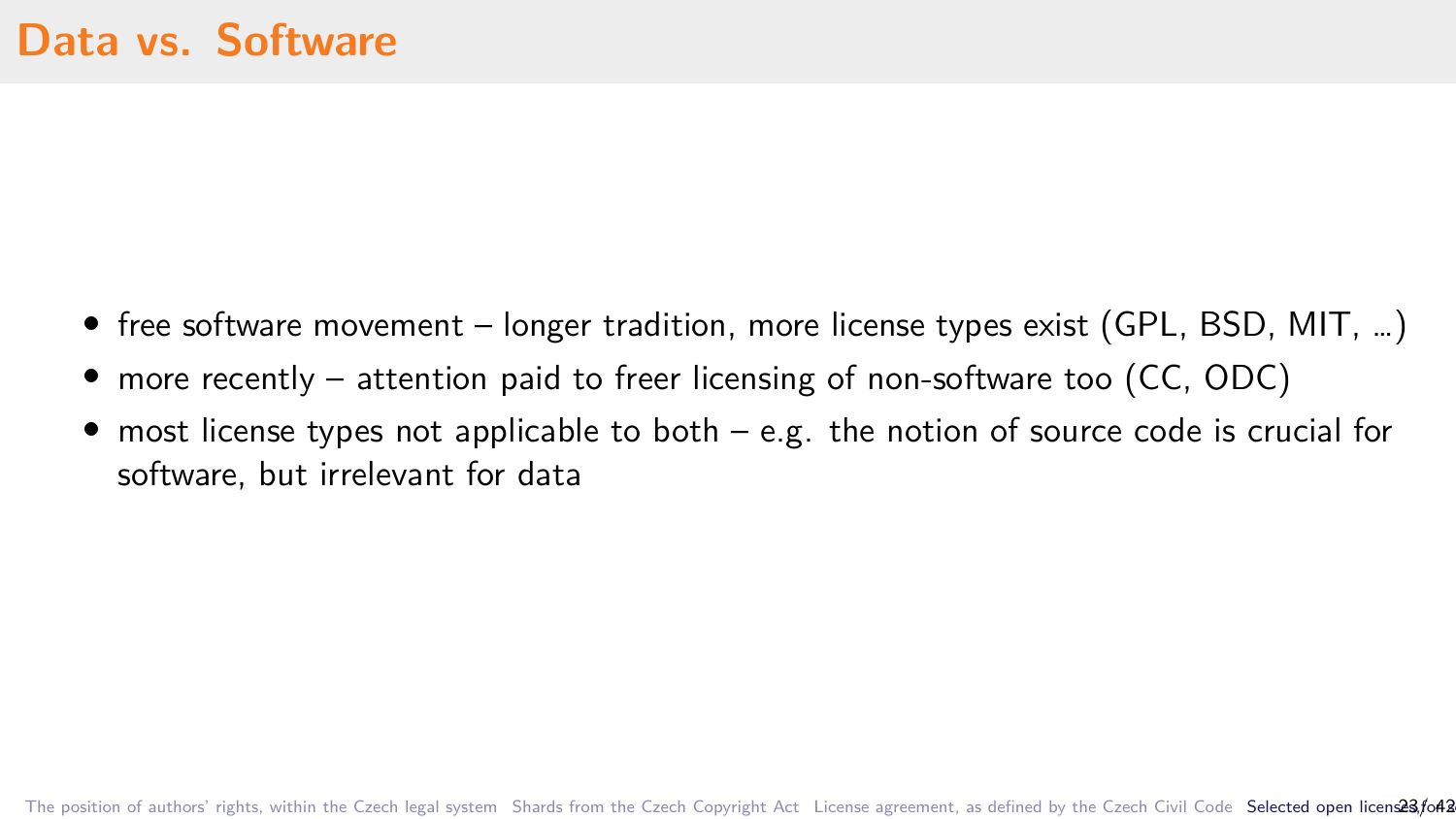as defined by Free Software Foundation:

- *•* freedom to run
- *•* freedom to read and modify
- *•* freedom to redistribute
- freedom to distribute modified versions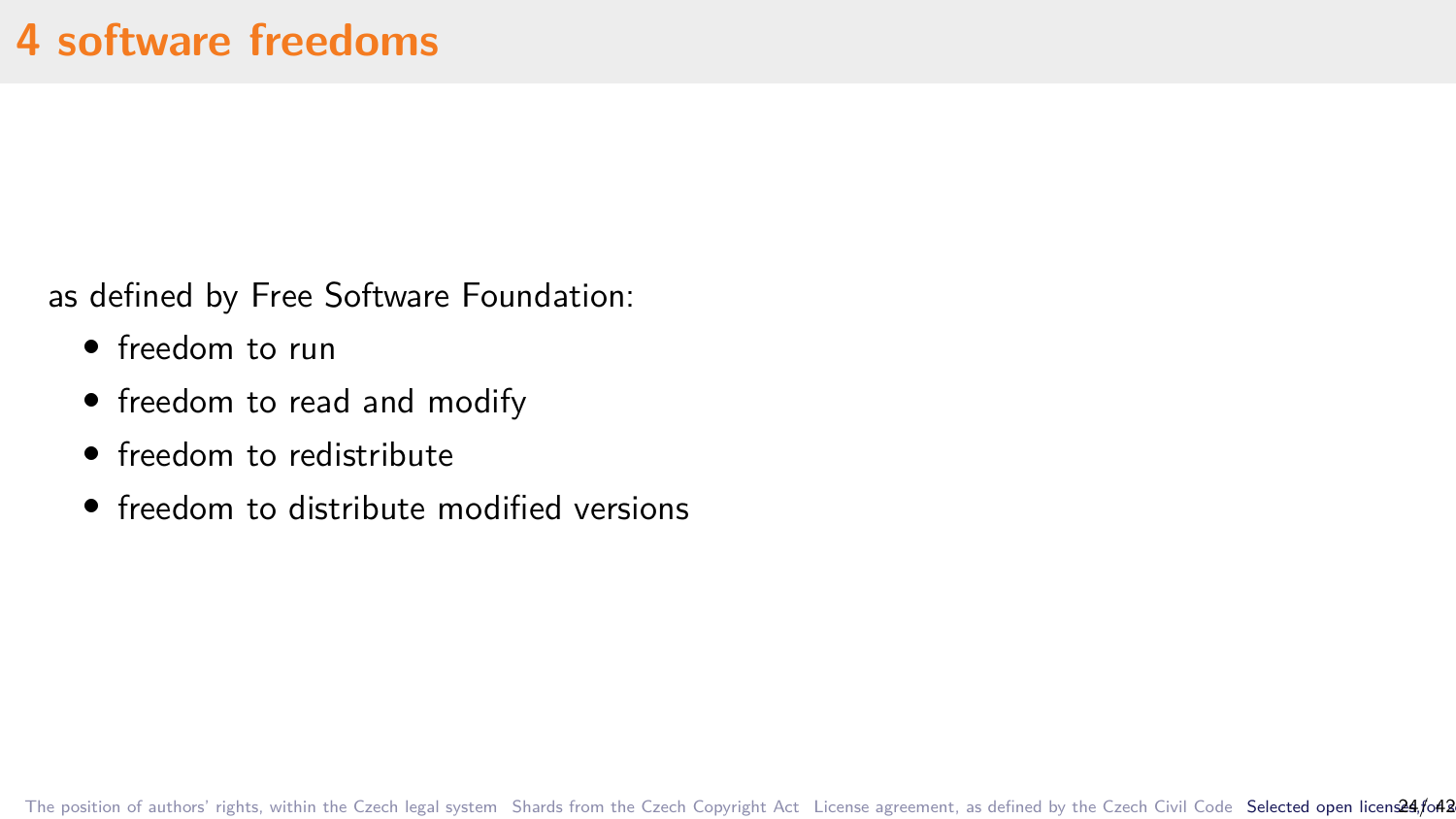- *•* GPL (copyleft)
- *•* BSD (permissive)
- *•* MIT (permissive)
- *•* Apache (permissive)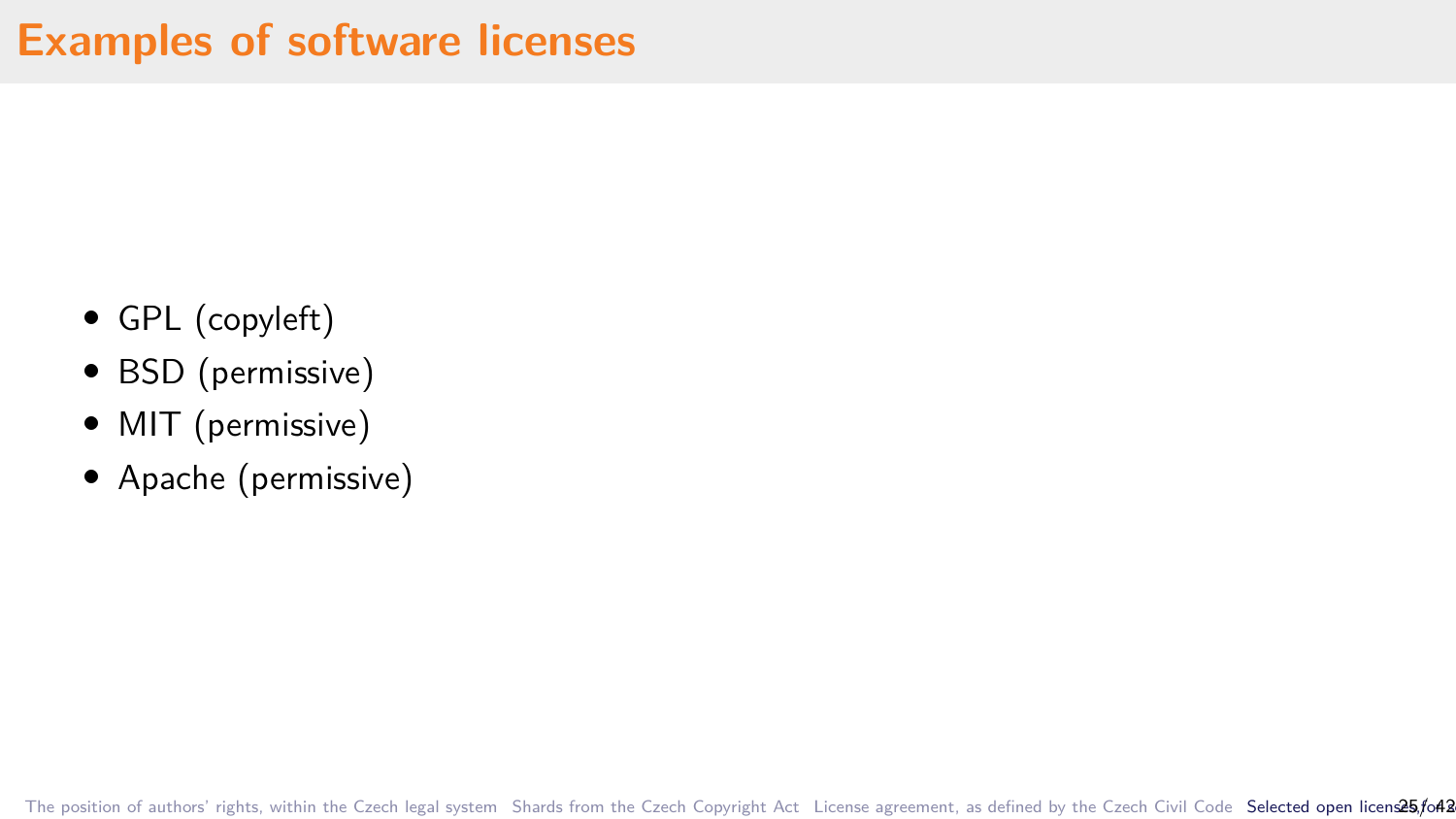- free software movement (freedom to use/share/change a software)
- *•* the most popular example of **copyleft** license
- *•* "copyleft"
	- *•* a pun copyleft is in a sense an opposite of copyright
	- *•* but in fact it relies on copyright law, as it grants the author the right to restrict the ways how other users can use his work
	- in the case of GPL, the author allows anyone doing anything with the work, with a special limitation: if the work or a derived work is distributed further, it must be distributed under GPL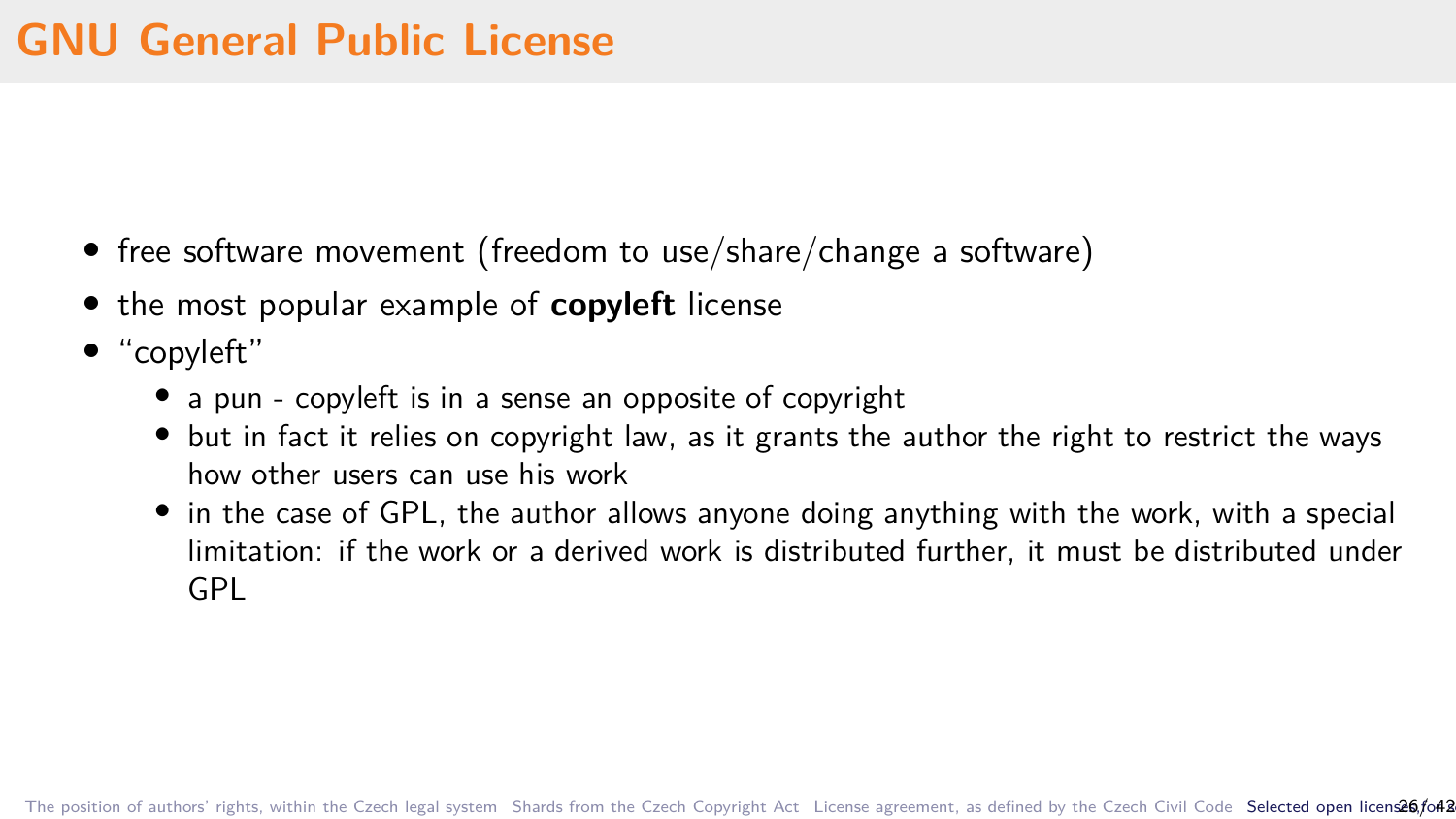# **GPL myths**

- *•* GPL implies non-commercial
	- *•* No. There are no restriction on charging GPL software.
	- However, one has to find special business models, since anyone else can distribute it further for free.
- *•* GPL is viral
	- *•* Well, yes, in a way. If you include a GPL library into your program, the whole thing can be distributed only under GPL.
	- However, there are ways to escape from it (e.g. you can separate your program processes, or use LGPL)
- *•* You have to distribute your modifications of a GPL software.
	- *•* No! You can create and use modifications and you don't have to distribute anything...
	- but if you start distributing a compiled modification, then the user has the right to get its source code too.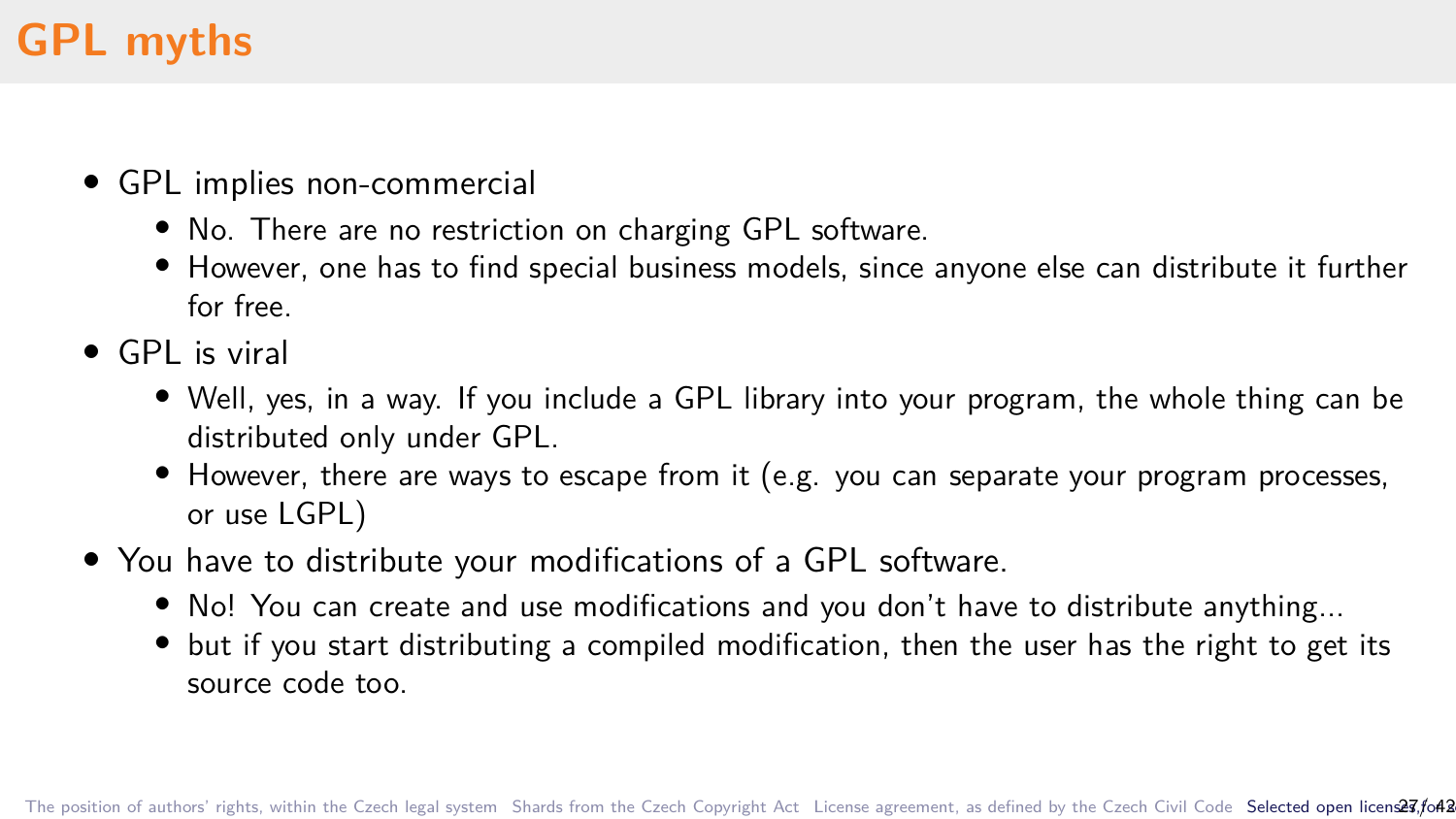- (BSD = Berkeley Software Distribution, a unix-like operating system)
- a family of permissive free software licenses
- *•* permissive, minimal requirements
- *•* several versions
- *•* the original 4-clause license four simple requirements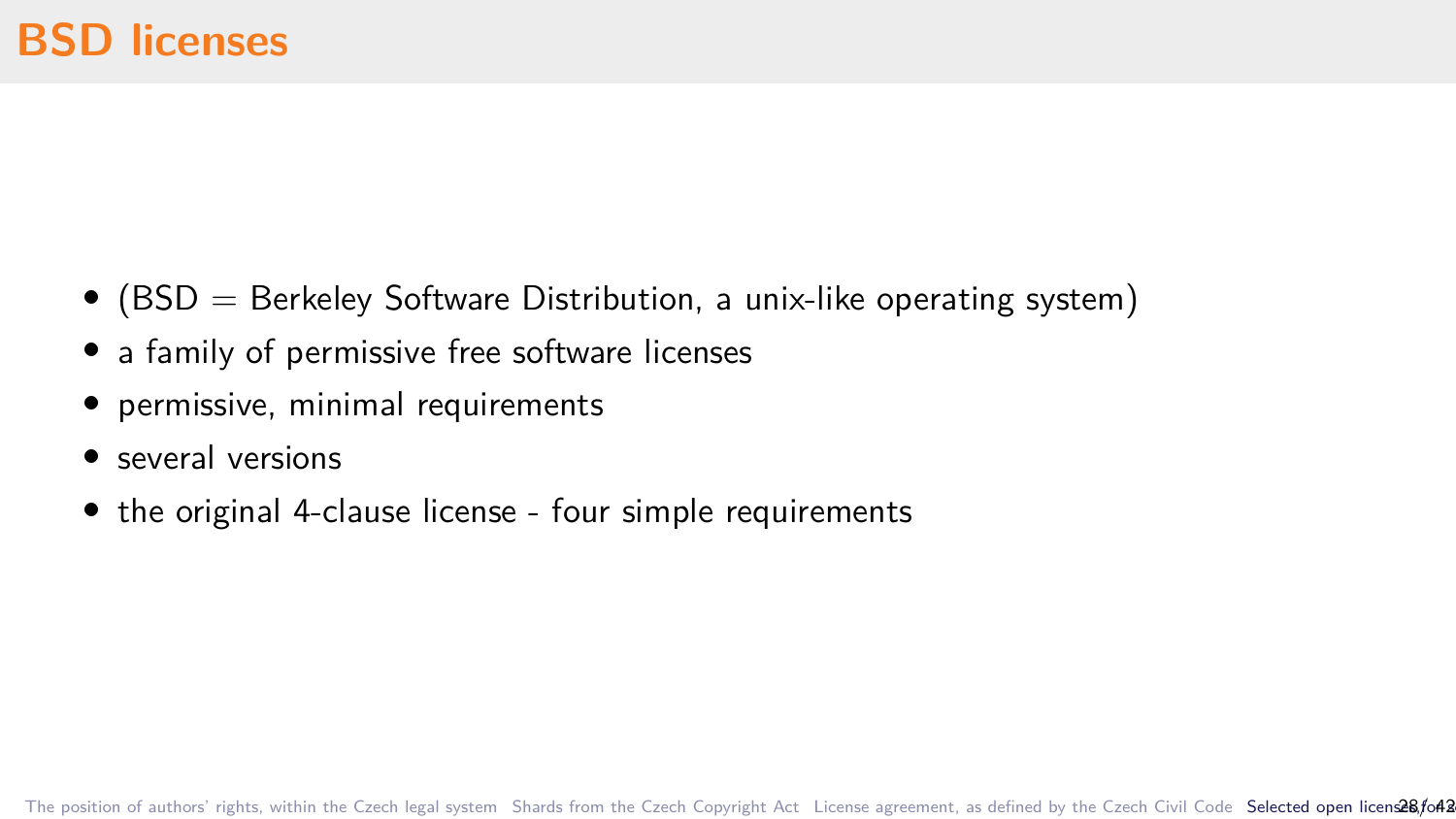- *•* created at the Massachusetts Institute of Technology
- *•* gives users permission to reuse code for any purpose
- as long as users include the original copy of the MIT license in their distribution ("... this permission notice shall be included in all copies..."), they can make any changes or modifications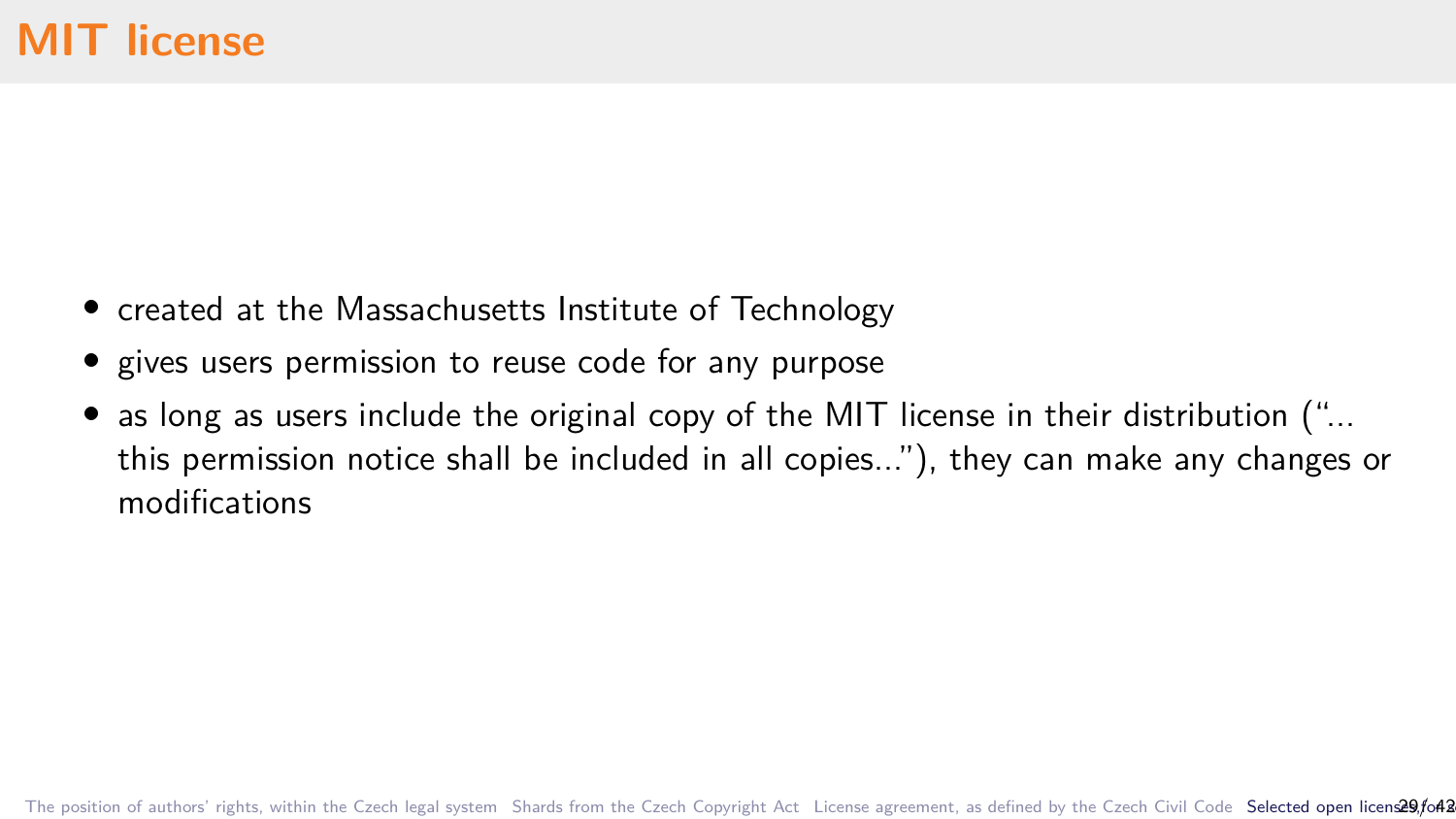- *•* Apache Software Foundation
- *•* it allows users to use the software for any purpose, to distribute it, to modify it, and to distribute modified versions of the software under the terms of the license

[The position of authors' rights, within the Czech legal system](#page-3-0) [Shards from the Czech Copyright Act](#page-9-0) [License agreement, as defined by the Czech Civil Code](#page-18-0) Selected open license agreement, as defined by the Czech Civil Code S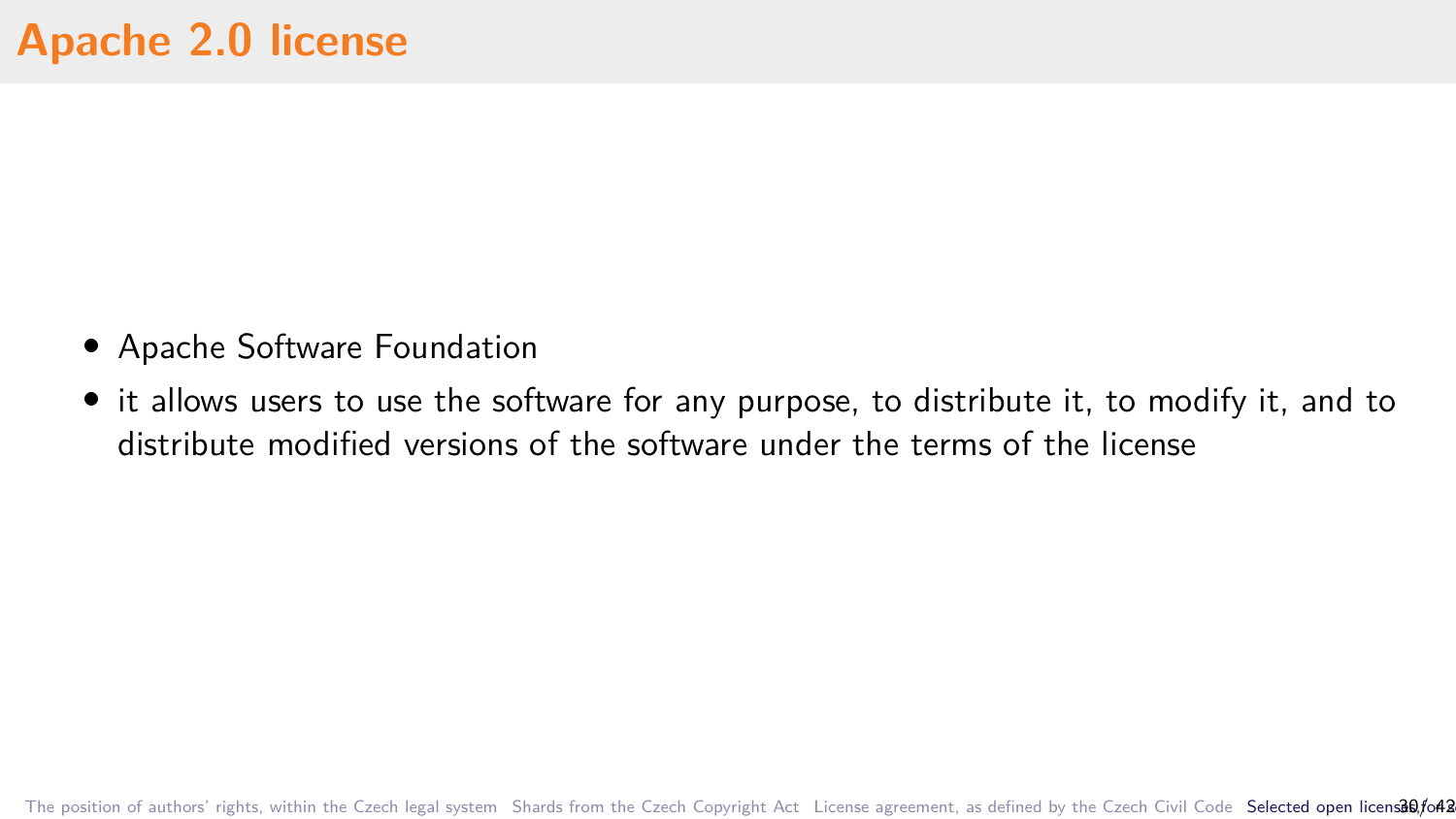- a set of several pre-fabricated licenses, intended to simplify licensing in usual situations
- *•* each license from this set is a combination of four basic features:
	- *•* Attribution (BY) the author has to be mentioned
	- *•* Non-commercial (NC) can be used only for non-commercial purposes
	- *•* No derivative works (ND) no modifications allowed
	- Share alike (SA) derived works can be distributed further only under the same CC license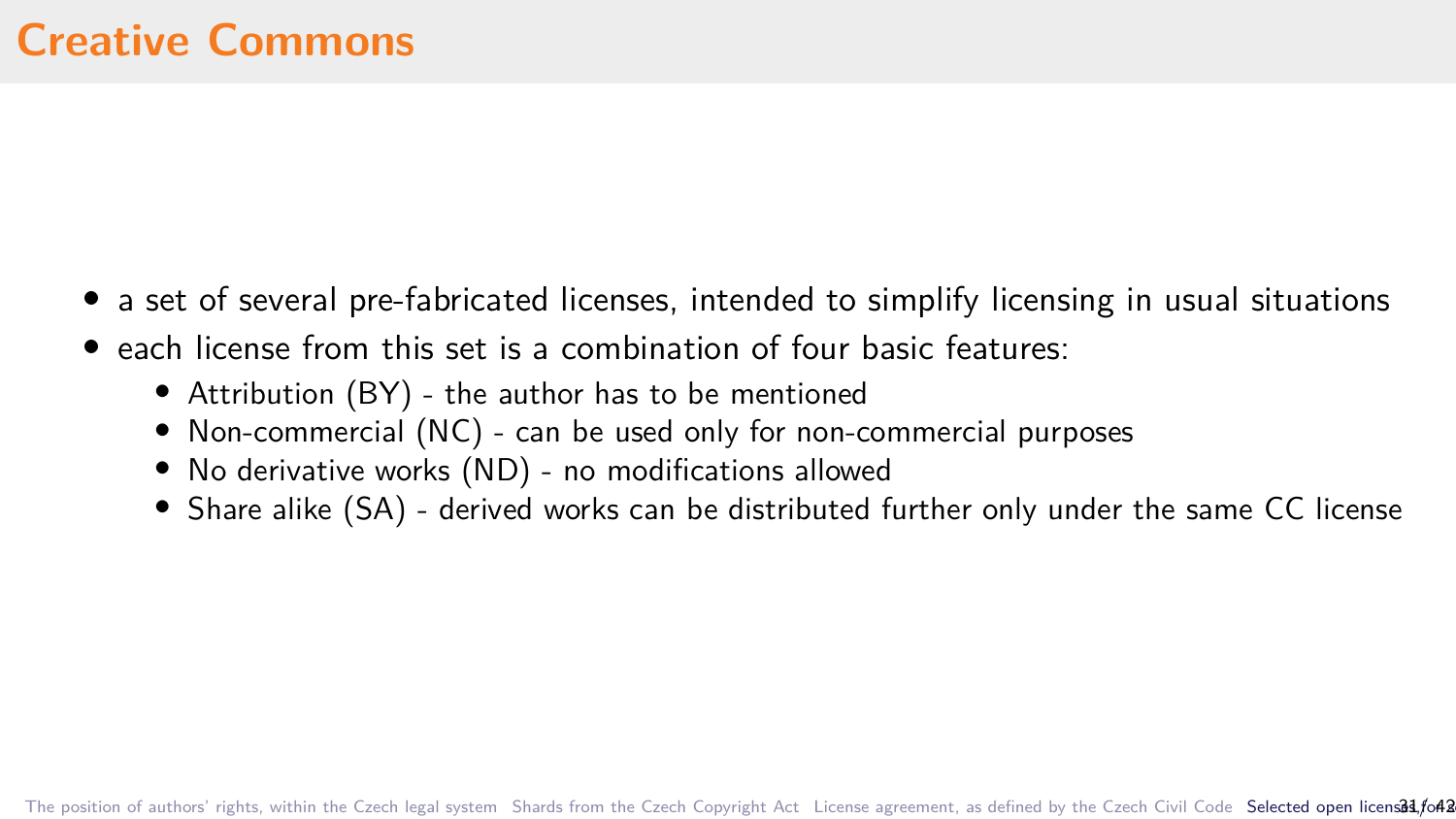- only 6 supported combinations (out of  $2^4$ ), since BY is always present, and ND cannot be combined with SA:
	- *•* CC BY
	- *•* CC BY-ND
	- *•* CC BY-NC-SA
	- *•* CC BY-SA
	- *•* CC BY-NC
	- *•* CC BY-NC-ND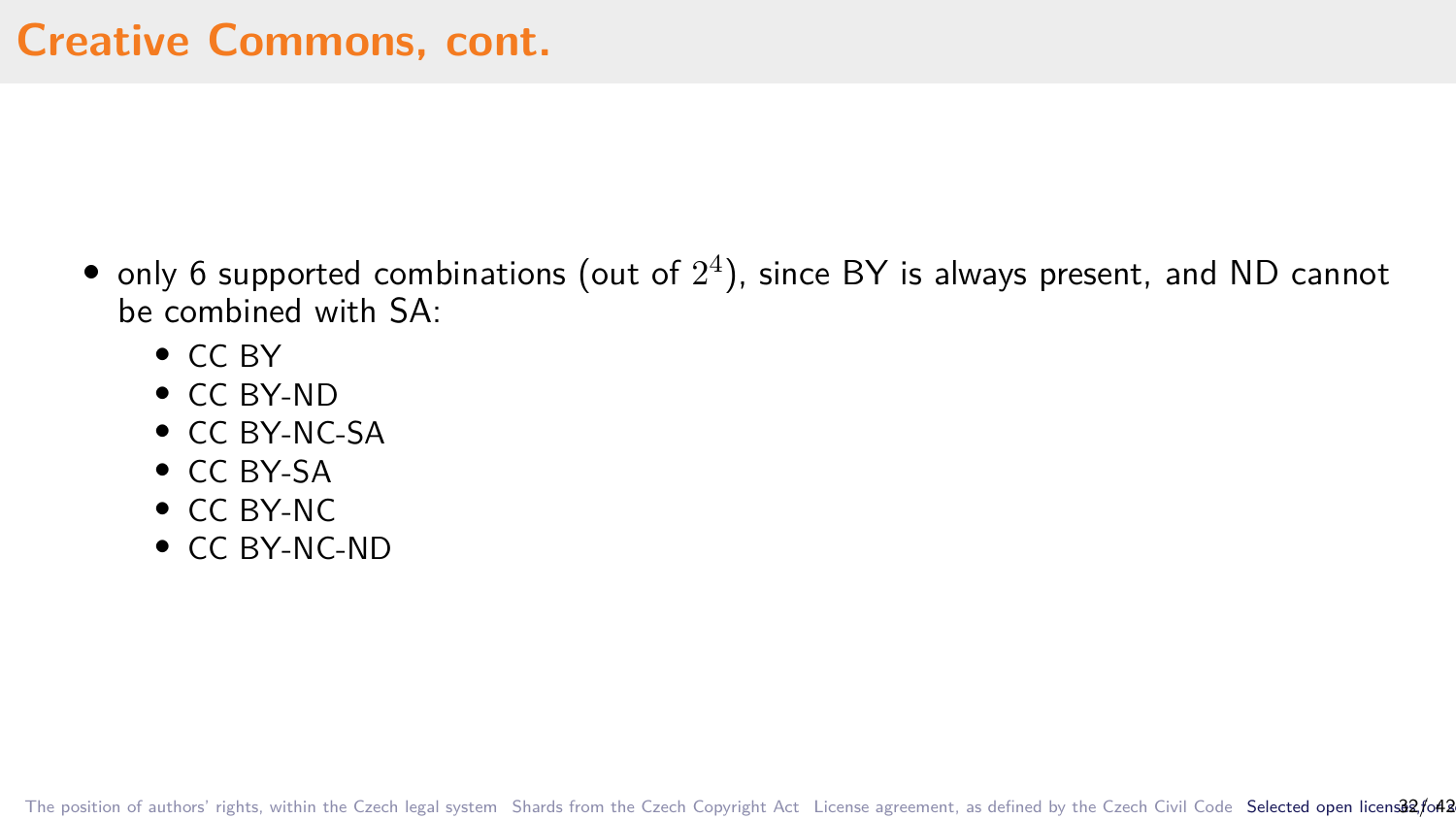- *•* yet another CC license
- *•* "No Rights Reserved" opt out of author's right protection
- *•* considered as placing a work into the "public domain", in which anyone can use any work for any purpose
- *•* legally problematic (if not impossible) in the Czech Republic you are simply not allowed to waive your own moral rights, and they will remain protected regardless of your opinion.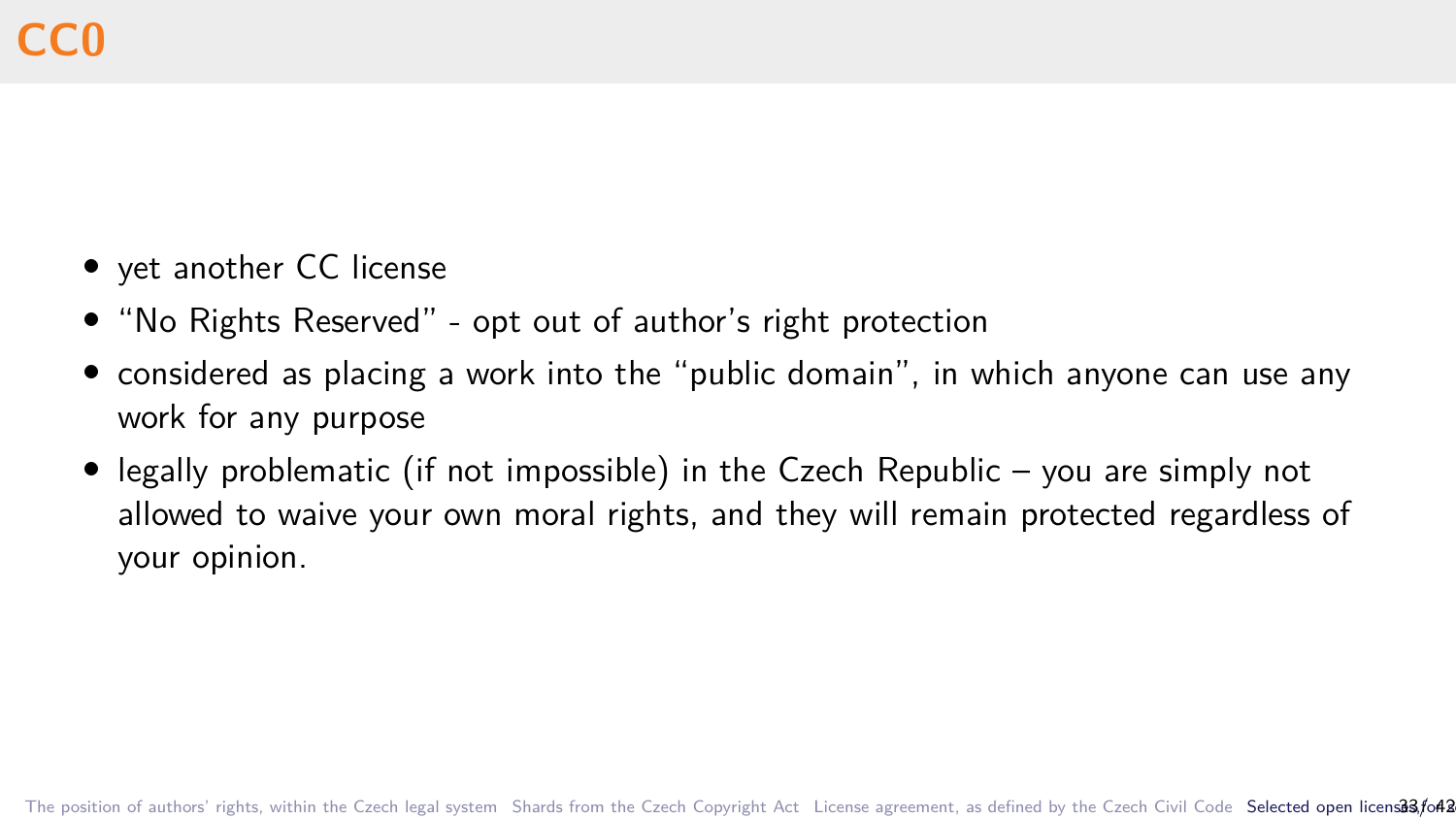# **Open Data Commons**

- *•* open data a similar motivation to that of the open source movement
- *•* ODC for databases and similar datasets
- *•* similarly to the licensing system of CC, ODC offers a few license variants:
	- *•* The Open Data Commons Attribution License (ODC-By) only attribution
		- enables you to provide your work for copying, distribution and use, to produce works from it and to modify, transform and build upon it for any purpose
		- provide a notice to the original work if additional content is generated during this reuse
	- The Open Data Commons Open Database License (ODbL) = attribution + share-alike
		- Derived databases from the original can be re-licensed with a compatible license only (hence "viral", analogy to copyleft)
		- and one more special condition (TODO)
	- *•* Open Data Commons Public Domain Dedication and License (PDDL) data dedicated to the public domain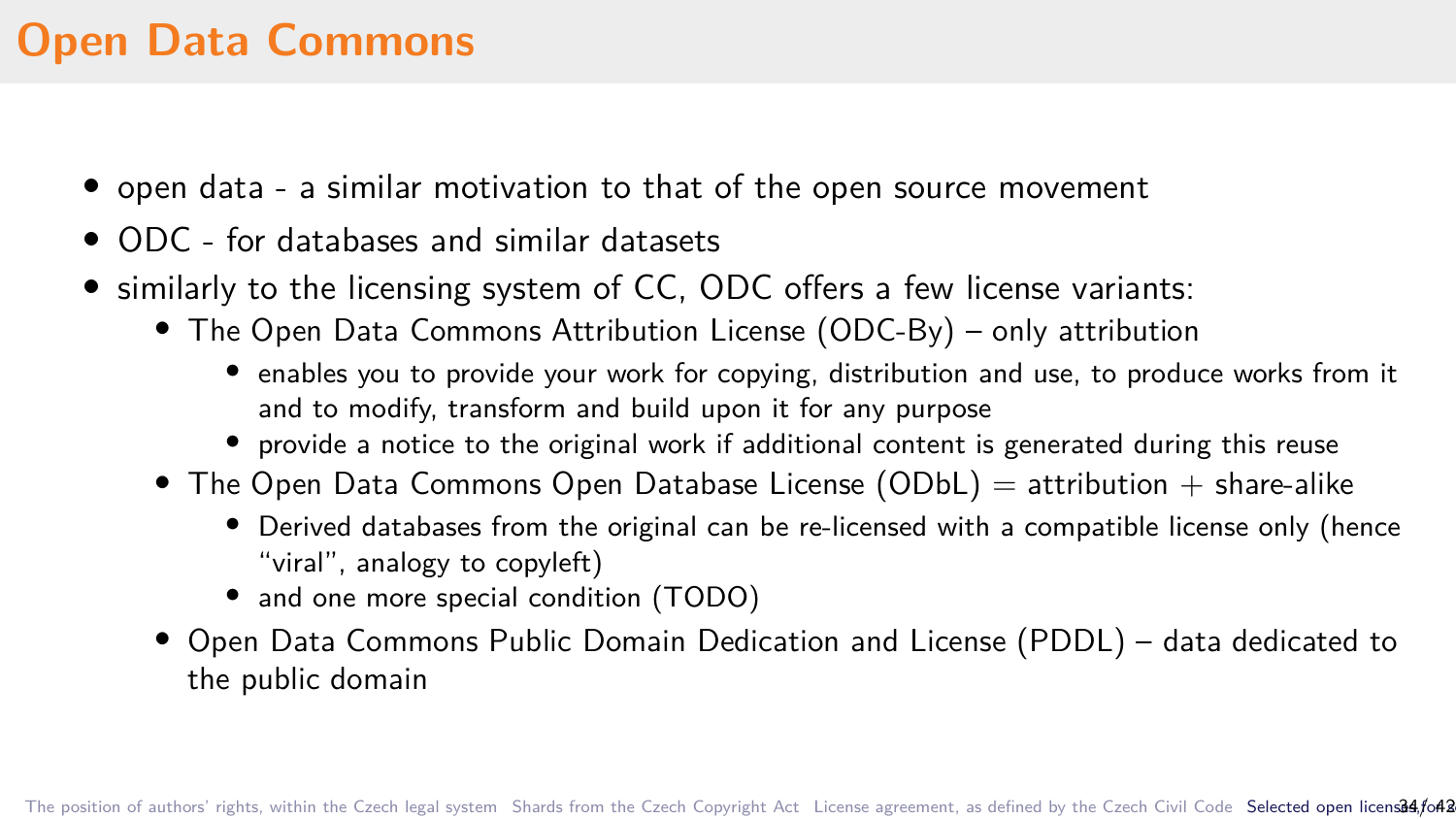### **How to choose a license?**

#### a recommendation adopted from

#### https://wiki.openmod-initiative.org/wiki/Choosing\_a\_license

|                      | Code                               | Data          | <b>Documentation</b> |
|----------------------|------------------------------------|---------------|----------------------|
| Copyleft             | GPL, (AGPL)                        | ODbL          | <b>CC BY SA</b>      |
| <b>Permissive</b>    | ISC, MIT, BSD, Apache <sup>1</sup> | CC BY, ODC-By | CC BY                |
| <b>Public domain</b> | not recommended                    | PDDL, CC0     | CC <sub>0</sub>      |

Of course, as an author you are free to use any other license too, or even write up your own proprietary license (actually it is not that difficult), as long as it conforms to the Copyright Act and the Civil Code.

[The position of authors' rights, within the Czech legal system](#page-3-0) [Shards from the Czech Copyright Act](#page-9-0) [License agreement, as defined by the Czech Civil Code](#page-18-0) Selected open licensa55/042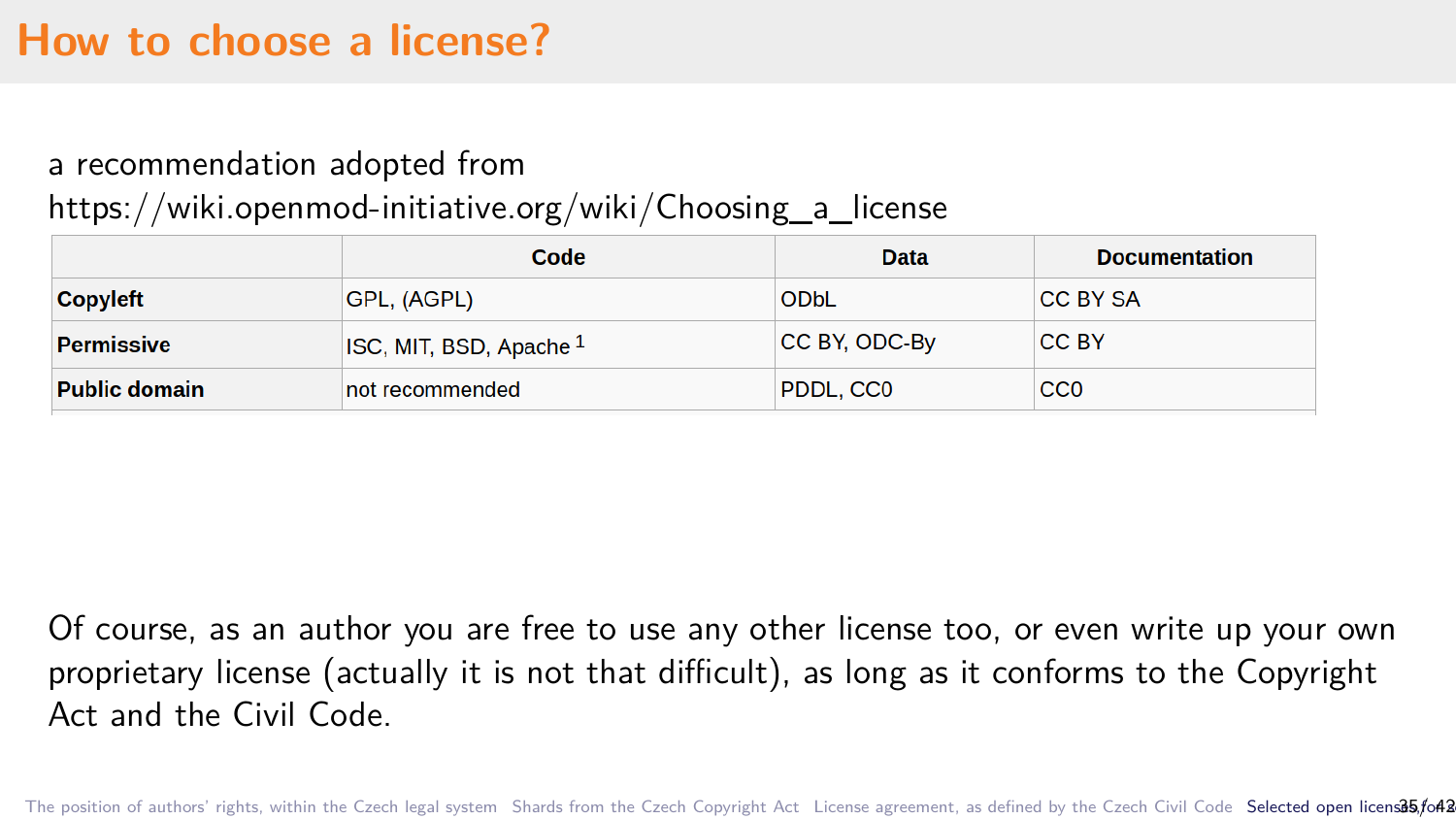<span id="page-40-0"></span>**[Four model situations](#page-40-0) [in the ÚFAL environment](#page-40-0)**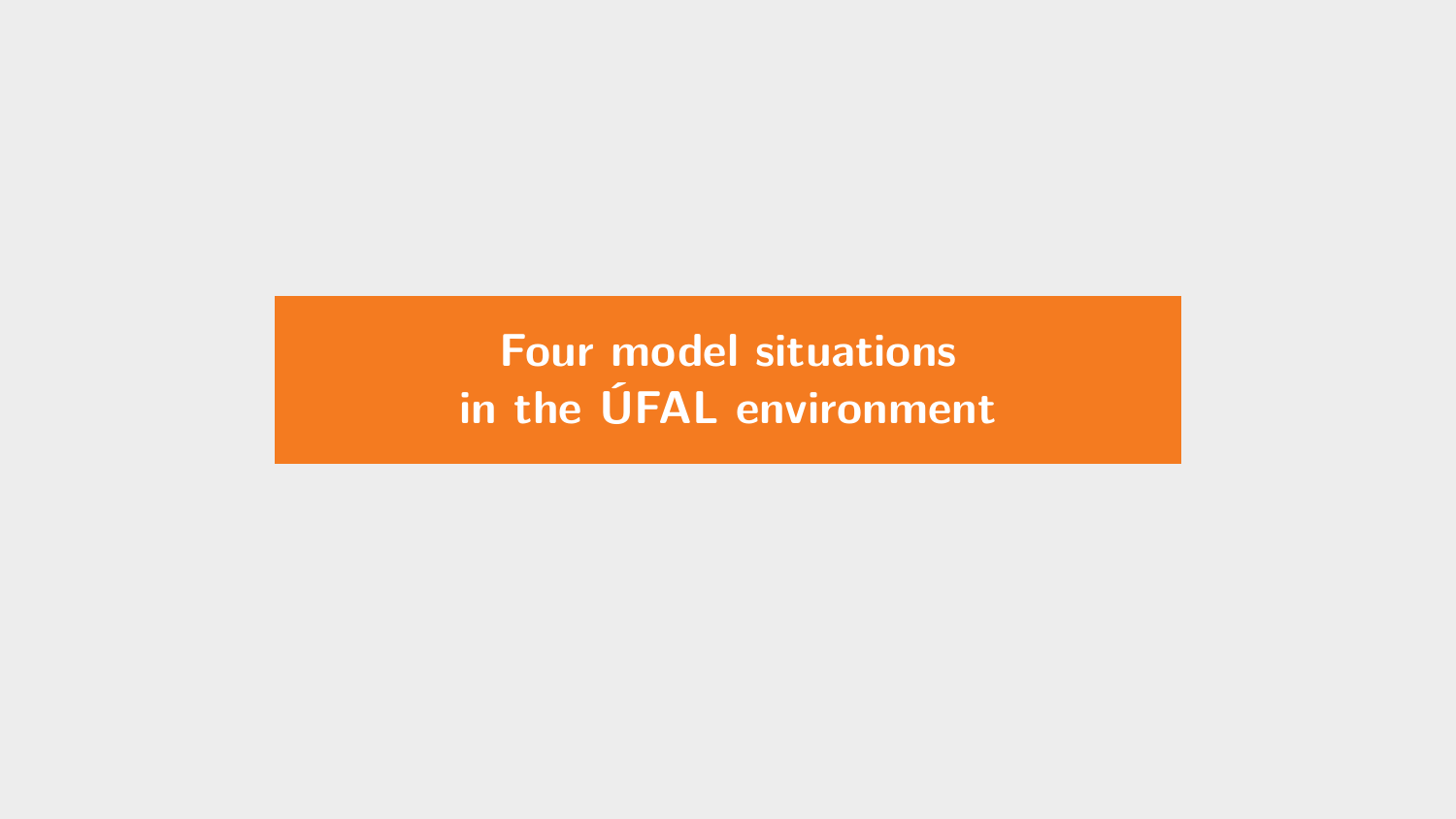Situation: you are a lecturer at the university, you find a piece of material which you would like to include into your lecture as an illustration, but there's an explicit copyright notice on it prohibiting it ("No part of this book may be reproduced in any form...")

- Don't worry and go use it!
- *•* According to the Copyright Act, you are allowed to, as long as you have no economic profit from using it. § 31 (1) c)
- *•* But you must mention the author's name and information source, if possible.
- *•* Copyright notices are irrelevant, though they appear everywhere. It is the law who decides in this case, not the author's or publisher's wish.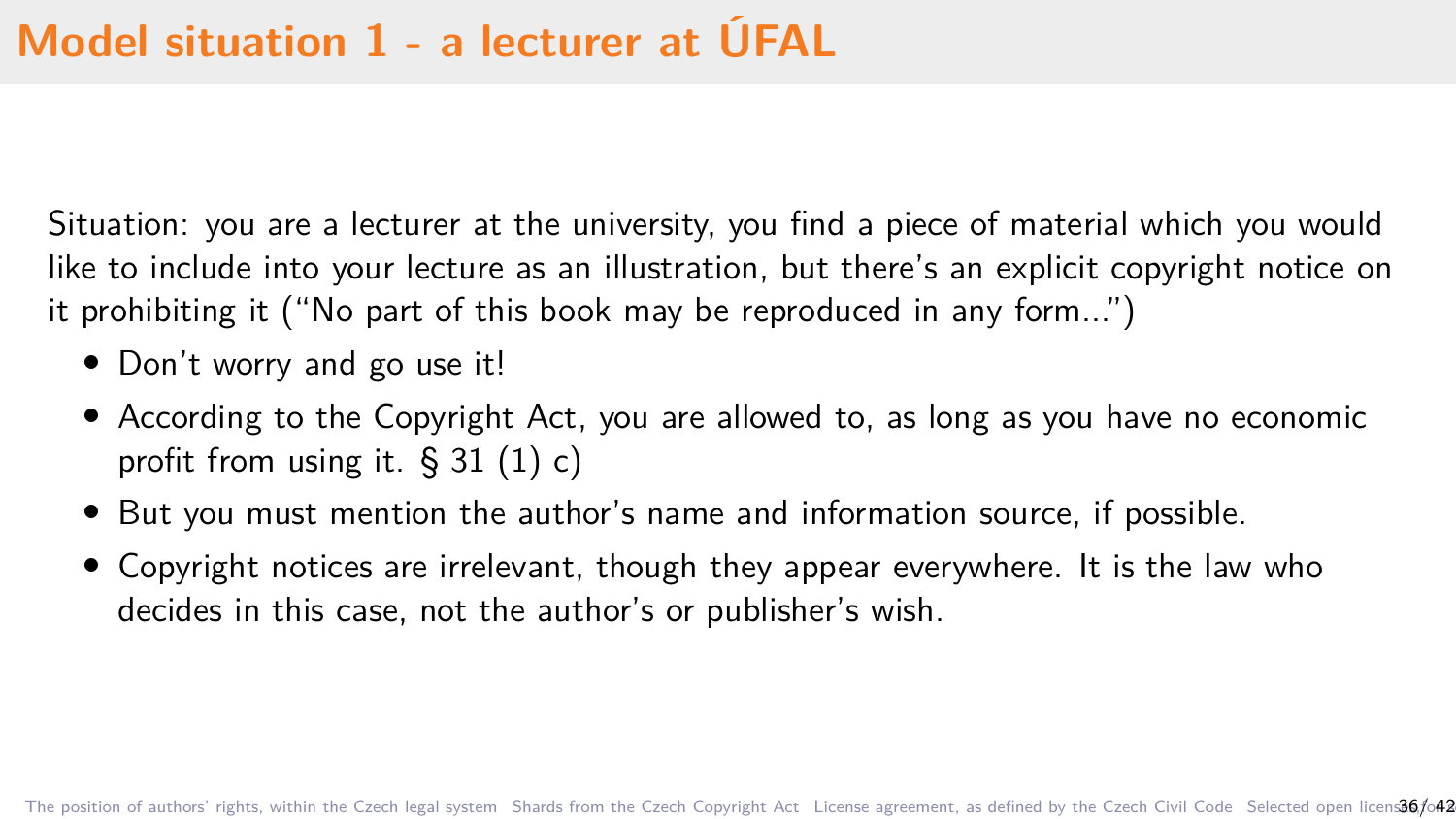Situation: you find an interesting piece of information/data which you would like to use for your research

*•* Again, you are allowed to use it, but only within the limits needed for the research, the research must non-commercial, and you must cite the author.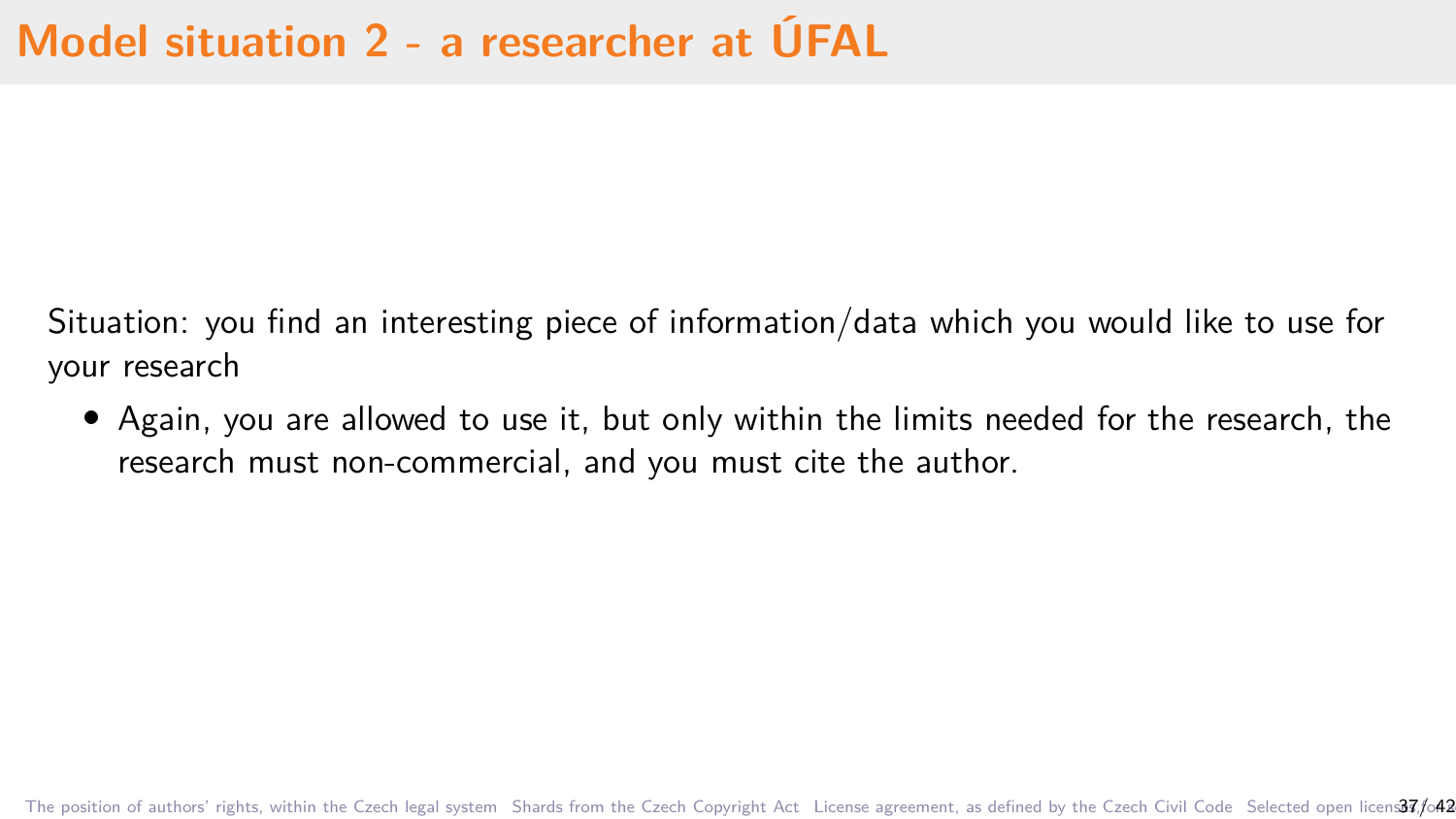Situation: you are a student, you have created a piece of software or data as a part of your study obligations, and you want to distribute further

- *•* a school work, § 35
- you are the holder of economic rights, so it's you who makes the decision about licensing
- but the university has the right to use it internally and for non-profit purposes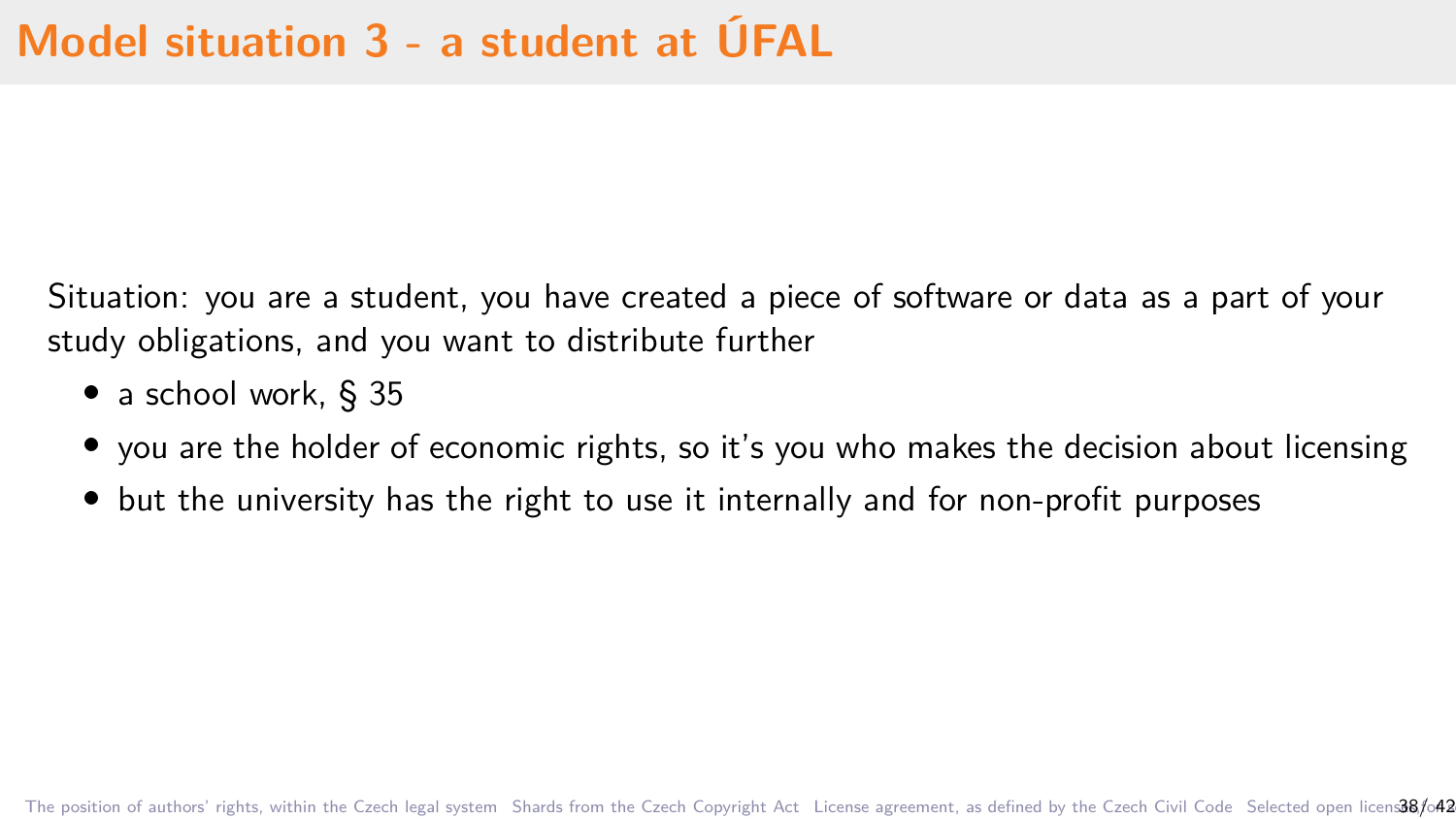Situation: your student creates something useful and interesting, and you would like to use it. Consequence of the previous slide:

- *•* Be nice to him/her. If the student does not indicate some specific license for his software, the school has no default right to distribute the software further.
- Ideally, ask the student to publish the work under some permissive license.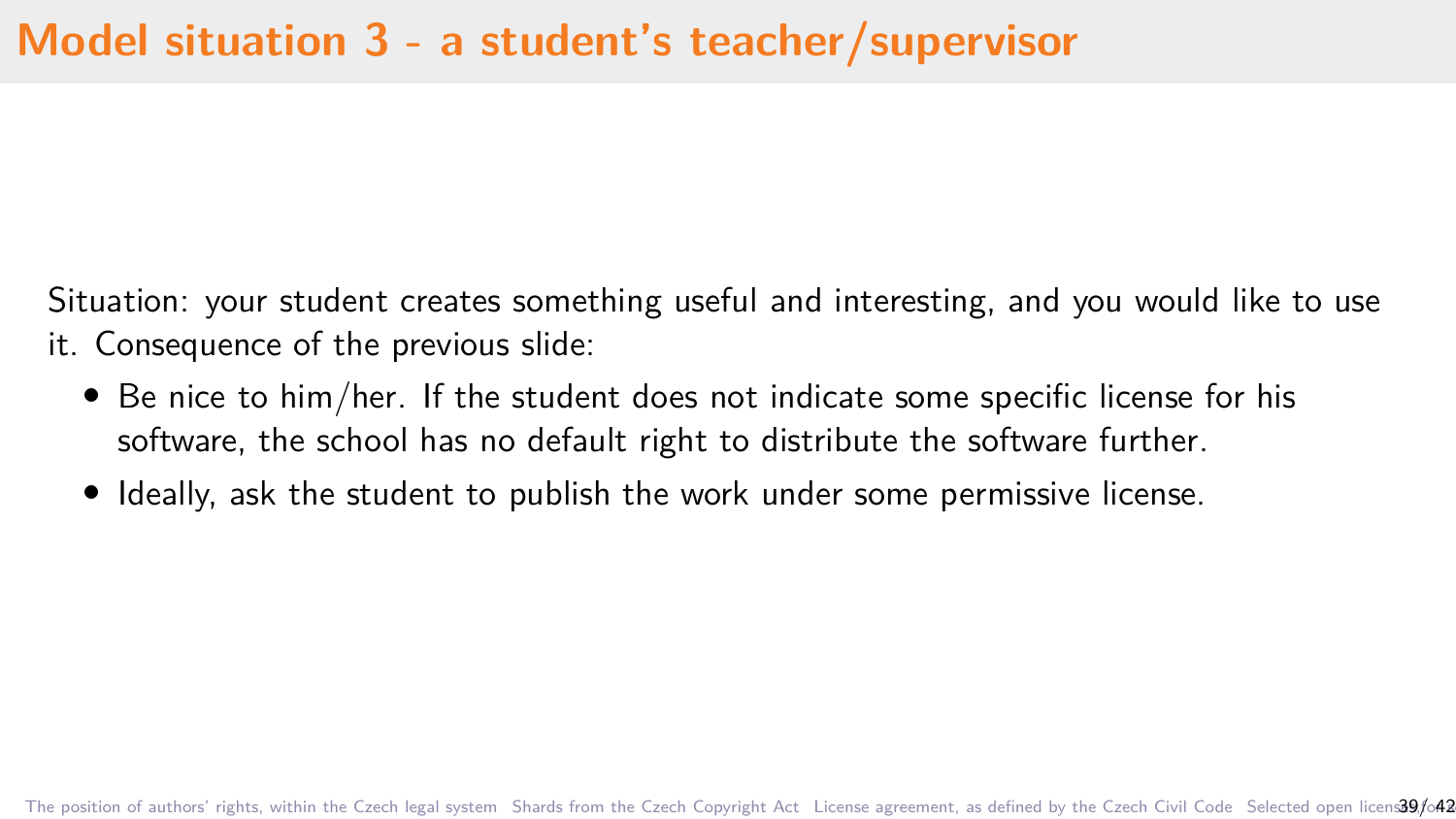# **Model situation 4 - an employee at ÚFAL**

Situation: you are an employee, you have created a piece of software as a part of your job, and you would like to distribute further yourself

- *•* unless stated differently in your contract, it is the employer who holds the economic rights for your works
- so it is the university who decides about licensing your work, not you
- *•* my opinion: in theory, it should be the rector's office who should issue the licenses (obviously intractable)
- widely tolerated: university employees publish their works as open source (no one complained about TrEd which is published since about 2000)
- *•* ways of distribution of your work might be made explicit in grant contracts (e.g. a specific license might be required for publishing all grant outcomes)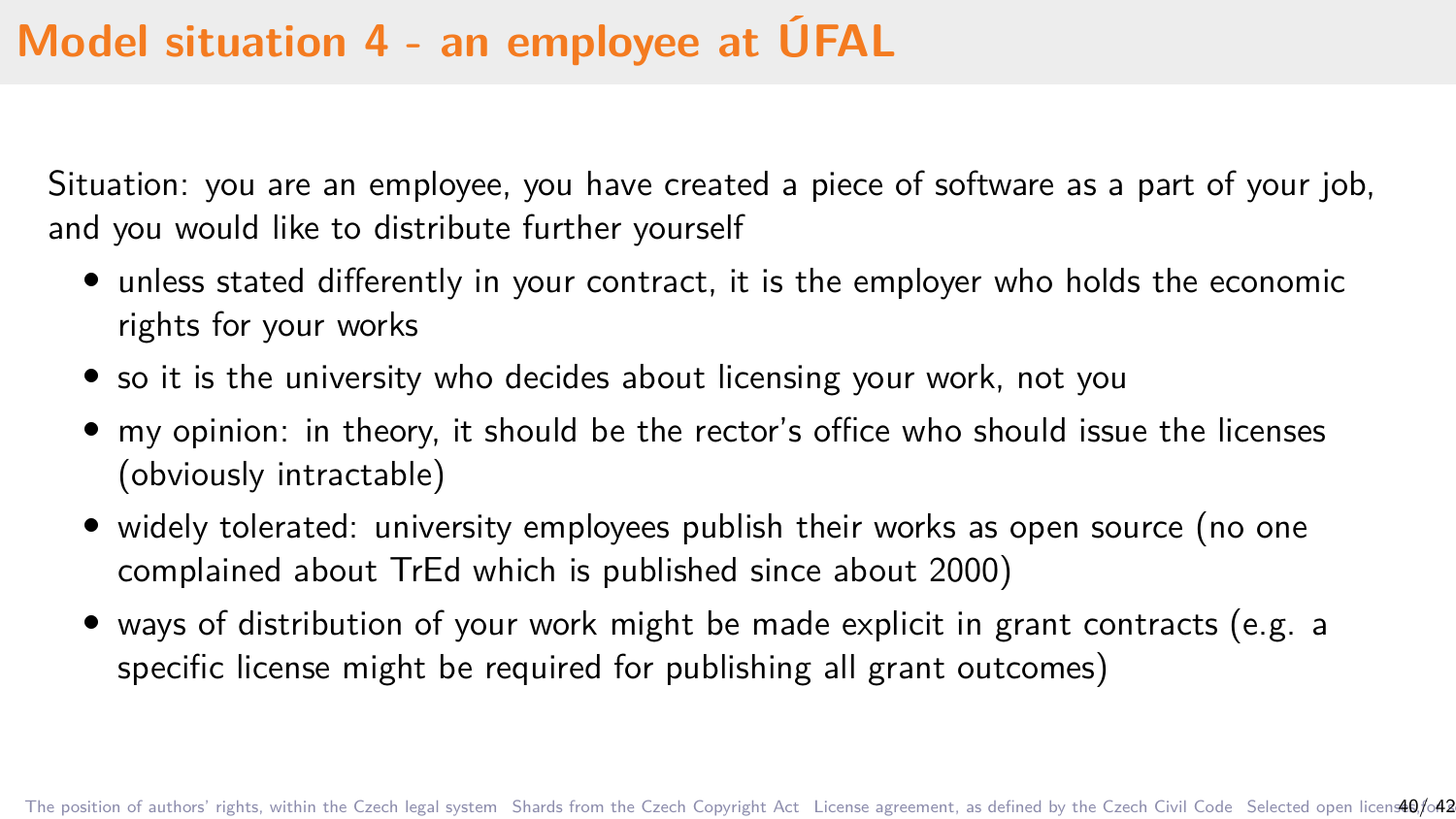- *•* licensing must conform to the authors' rights implementation in law (the law gives the author/copyright holder the right to specify the license)
- *•* continental Europe view of authors' rights: moral vs. economic rights dichotomy
- *•* license agreement a legal contract between the author and the user
- *•* freedom scale: proprietary licenses *<* copyleft licenses *<* permissive licenses (*<* public domain)
- *•* examples of licenses focused primarily on source codes: GPL, BSD, MIT, Apache
- *•* examples of licenses applicable on data: CC, ODC